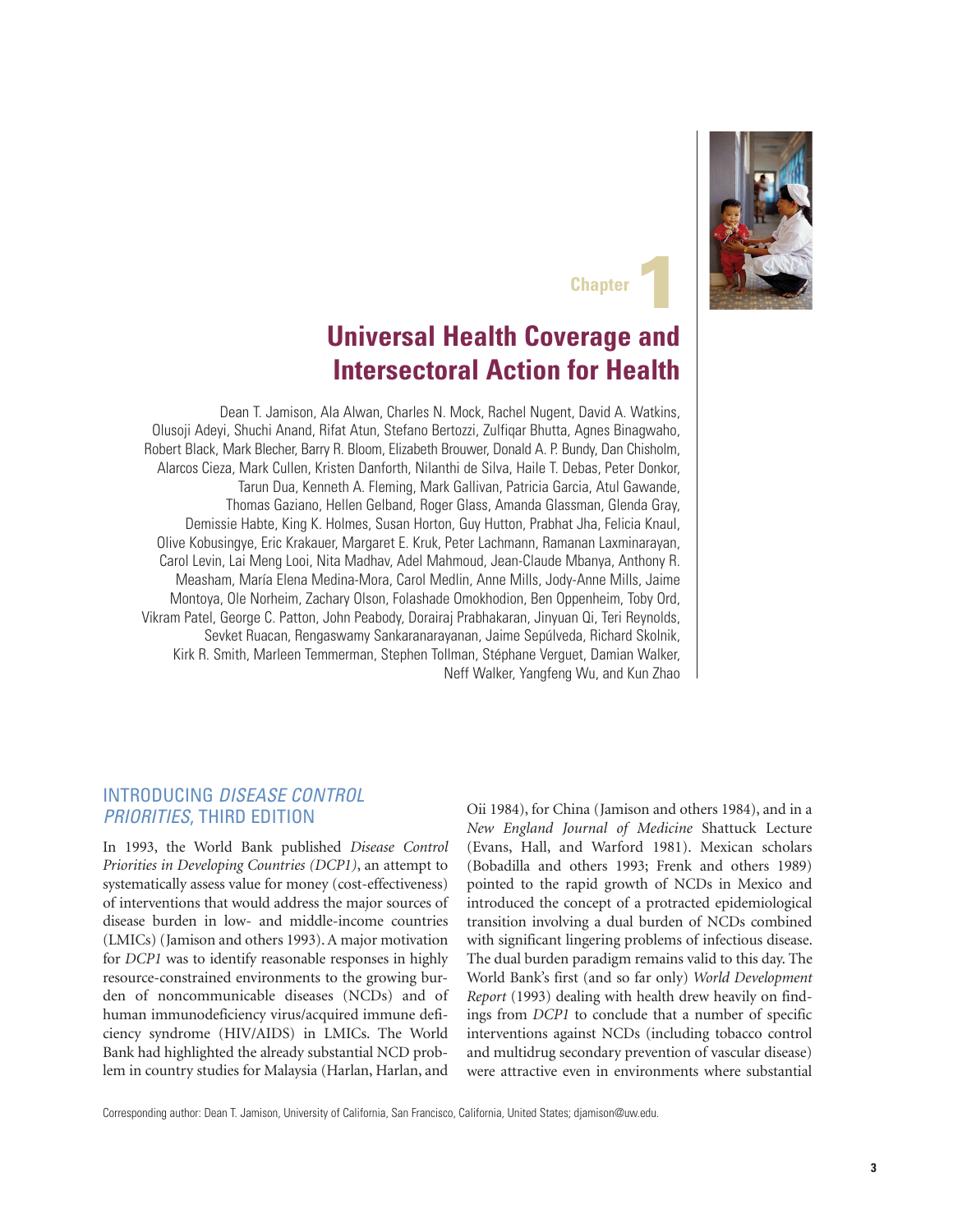burdens of infection and insufficient dietary intake remained policy priorities (World Bank 1993).

*Disease Control Priorities,* second edition (*DCP2*), published in 2006, updated and extended *DCP1* most notably by explicit consideration of implications for health systems of expanded coverage of high-priority interventions (Jamison and others 2006). One important link to health systems was through examination of selected *platforms* for delivering logistically related interventions that might address quite heterogeneous sets of problems. Platforms examined included the district hospital as a whole, the surgical and emergency room platforms within the district hospital, and school-based platforms for delivering a range of services. Platforms often provide a more natural unit for investment—and for estimating costs—than do individual interventions. Analysis of the costs of providing platforms—and of the health improvements they can generate in a given epidemiological environment can thus help guide health system investments and development. Both *Disease Control Priorities,* third edition (*DCP3*), and the World Health Organization's (WHO)

major investment case for health (Stenberg and others 2017) continue to utilize platforms and their costs as important organizing concepts.

This chapter conveys the main findings of *DCP3*, and in particular its conclusions concerning intersectoral policy priorities and essential universal health coverage (EUHC). Like its two predecessors, *DCP3*'s broad aim is to assist decision makers in allocating often tightly constrained budgets so that health system objectives are maximally achieved. Beyond informing policy discourse, the granularity of analysis reported in *DCP3*'s nine volumes is intended to serve officials within ministries at the implementation level. Beginning with *DCP3* volume 1 on *Essential Surgery*, *DCP3*'s first eight volumes (and related overviews of six of them in *The Lancet*) appeared between 2015 and 2017. This final volume contains cross-cutting and synthesizing chapters. Box 1.1 lists *DCP3*'s nine volumes and their editors.

*DCP3* differs importantly from *DCP1* and *DCP2* in terms of its multivolume format, in terms of extending

#### **Box 1.1**

#### *DCP3'***s Nine Volumes**

The World Bank has published *DCP3* in 2015– 2018. In contrast to the single (very large) volume formats of *DCP1* and *DCP2, DCP3* appeared in nine smaller topical volumes, each with its own set of editors. Coordination across volumes is provided by seven series editors: Dean T. Jamison, Rachel Nugent, Hellen Gelband, Susan Horton, Prabhat Jha, Ramanan Laxminarayan, and Charles N. Mock. The topics and editors of the individual volumes are as follows:

**Volume 1:** *Essential Surgery***,** edited by Haile T. Debas, Charles N. Mock, Atul Gawande, Dean T. Jamison, Margaret E. Kruk, and Peter Donkor, with a foreword by Paul Farmer

**Volume 2:** *Reproductive, Maternal, Newborn, and Child Health,* edited by Robert E. Black, Ramanan Laxminarayan, Marleen Temmerman, and Neff Walker, with a foreword by Flavia Bustreo

**Volume 3:** *Cancer,* edited by Hellen Gelband, Prabhat Jha, Rengaswamy Sankaranarayanan, and Susan Horton, with a foreword by Amartya Sen

**Volume 4:** *Mental, Neurological, and Substance Use Disorders***,** edited by Vikram Patel, Dan Chisholm, Tarun Dua, Ramanan Laxminarayan, and María Elena Medina-Mora, with a foreword by Agnes Binagwaho

**Volume 5:** *Cardiovascular, Respiratory, and Related Disorders***,** edited by Dorairaj Prabhakaran, Shuchi Anand, Thomas Gaziano, Jean-Claude Mbanya, Yangfeng Wu, and Rachel Nugent, with a foreword by K. Srinath Reddy

**Volume 6:** *Major Infectious Diseases***,** edited by King K. Holmes, Stefano Bertozzi, Barry R. Bloom, and Prabhat Jha, with a foreword by Peter Piot

**Volume 7***: Injury Prevention and Environmental Health***,** edited by Charles N. Mock, Rachel Nugent,

box continues next page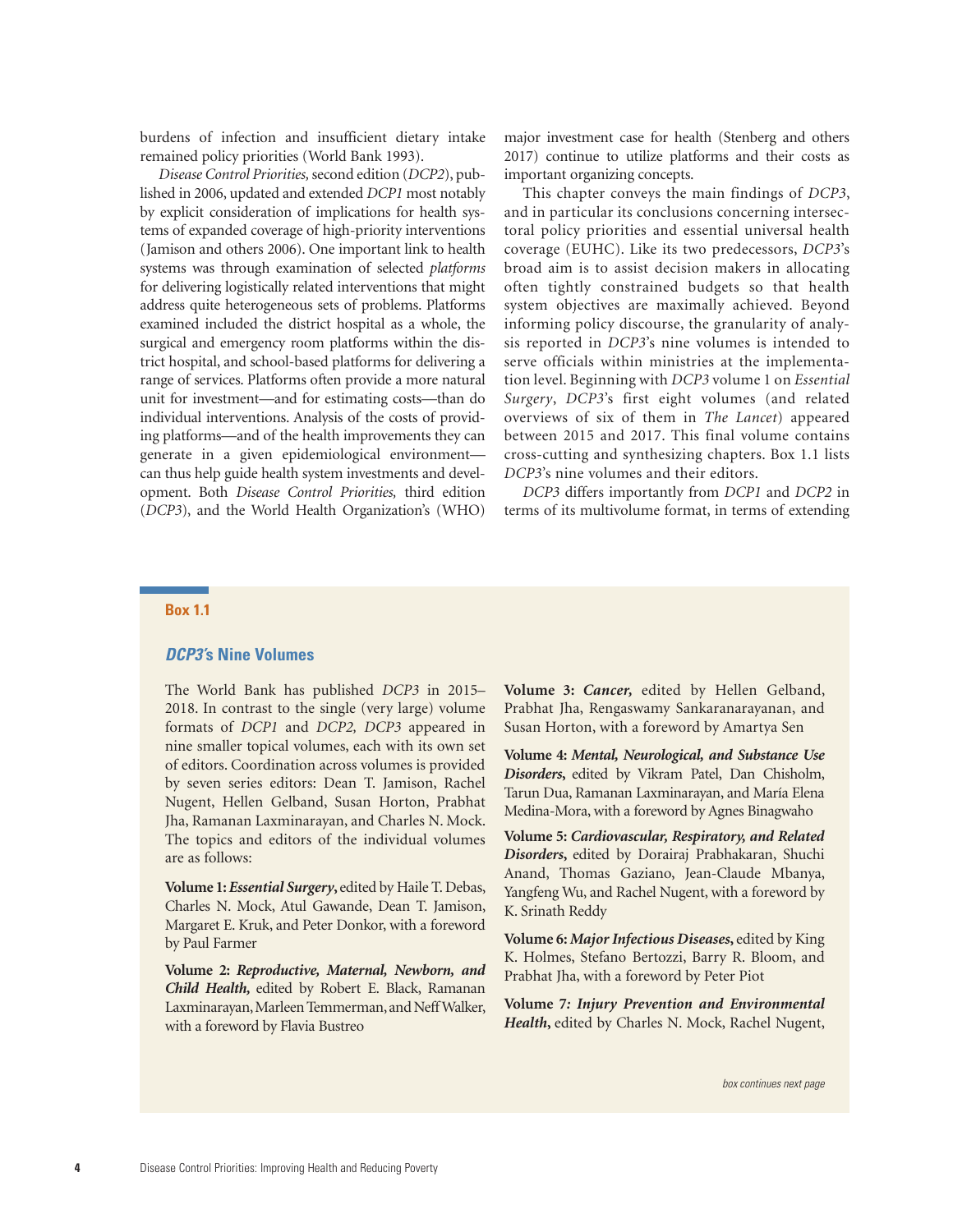#### **Box 1.1** (continued)

Olive Kobusingye, and Kirk R. Smith, with a foreword by Ala Alwan

**Volume 8:** *Child and Adolescent Health and Development***,** edited by Donald A. P. Bundy, Nilanthi de Silva, Susan Horton, Dean T. Jamison, and George C. Patton, with a foreword by Gordon Brown **Volume 9:** *Disease Control Priorities: Improving Health and Reducing Poverty***,** edited by Dean T. Jamison, Hellen Gelband, Susan Horton, Prabhat Jha, Ramanan Laxminarayan, Charles N. Mock, and Rachel Nugent, with a foreword by Bill and Melinda Gates and an introduction by Lawrence H. Summers.

#### **Figure 1.1** Policies for Health



and consolidating the concept of platforms, and in terms of explicit consideration of a broad range of intersectoral and fiscal policies for health. Figure 1.1 illustrates the division of *DCP3*'s analyses between intersectoral policies and health sector policies and shows examples of the risk factors and conditions that the policies address. Importantly, the *DCP3* structure views the role of intersectoral action to be reduction of behavioral and environmental risks, which themselves affect the level of physiological risks and health outcomes directly. The health sector's role in reducing behavioral and environmental risk is viewed as modest rather the health sector's main role is in reducing (some of) the physiological risk factors and reducing the duration and severity of health conditions and their sequelae. Appropriate health sector policies also offer the potential for reducing health-related financial risks in a population.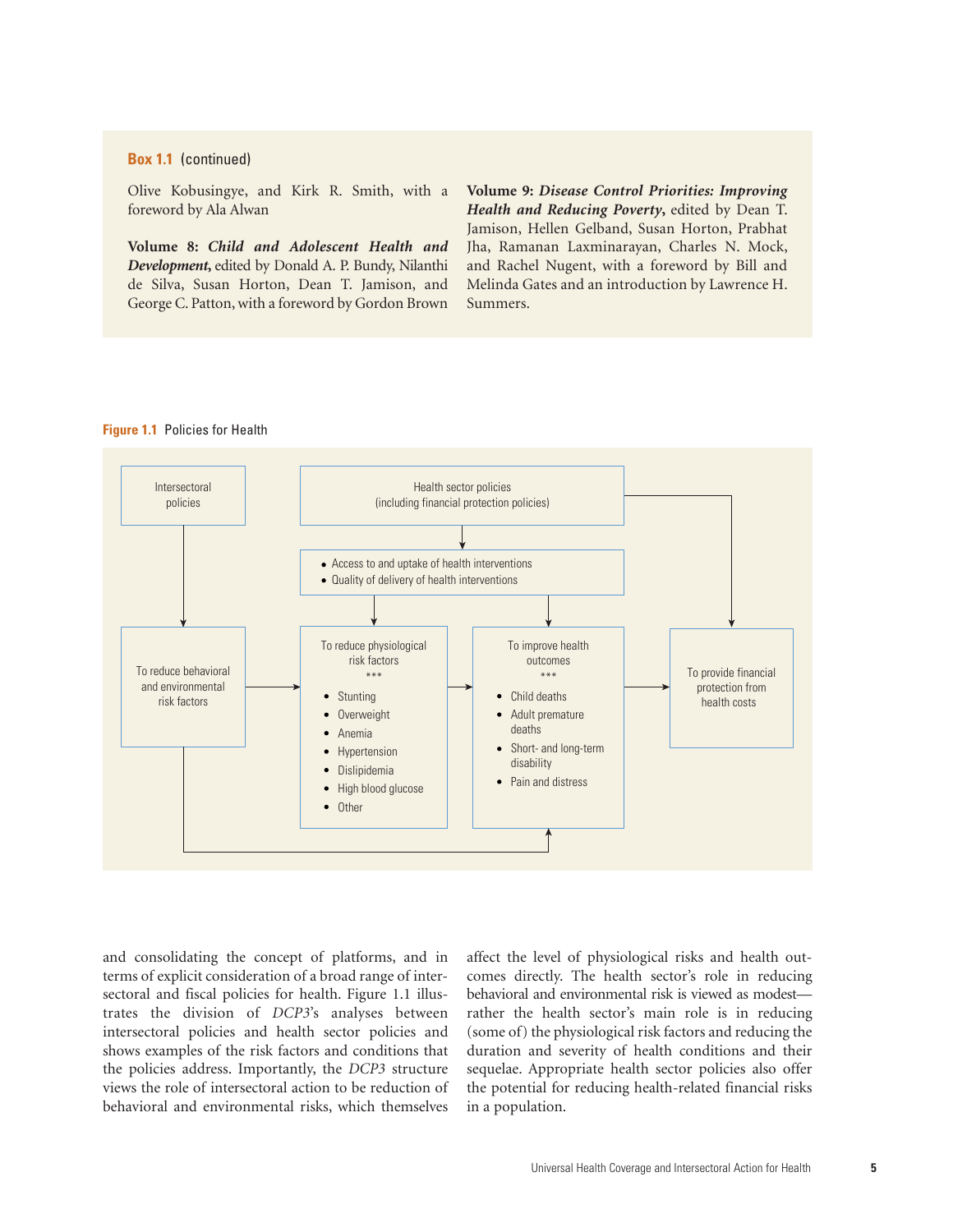*DCP3* has four major objectives that go beyond previous editions. The first is to address explicitly the financial risk protection and poverty reduction objective of health systems, as well as other objectives such as provision of contraception, reduction in stillbirths, and palliative care or enhancement of the physical and cognitive development of children. Standard health metrics such as the quality-adjusted life year (QALY) and disabilityadjusted life year (DALY) fail to encompass these other objectives of health systems, and *DCP3* has endeavored to be explicit about them and their importance. The second extension lies in systematic attention to the intersectoral determinants of health.

The third major way that *DCP3* goes beyond previous editions lies in organizing interventions into 21 essential packages reflecting professional communities. Table 1.1 lists *DCP3*'s 21 packages. *DCP3* defines a concept of EUHC in the health systems components of the essential 21 packages. *DCP3* further identifies a subset of EUHC, the highest-priority package (HPP), that can potentially be afforded by low-income countries (LICs) and that offers the most potential achievement (given limited resources) of health, financial protection, and other objectives. Finally, *DCP3* provides estimates for low- and lower-middle- income countries of incremental and total costs in 2030 for both EUHC and HPP and of the magnitude of their impact on mortality. In addition to these new elements, *DCP3* updates the efforts of *DCP1* and *DCP2* to assemble and interpret the literature on economic evaluation of health interventions.

This chapter introduces the substantive topics addressed by *DCP3* and relays our main conclusions. Before turning to that, we briefly describe the context in which *DCP3*'s analyses have been undertaken.

## CONTEXT

Five considerations set the context for *DCP3*: (a) the 20th-century revolution in human health, (b) the scientific underpinnings of that revolution, (c) the high estimated returns to (carefully chosen) health investments, and (d) the increasing implementation of universal health coverage (UHC) as a practical goal for domestic finance of health systems. Skolnik (2016) provides further discussion of these four issues. A fifth consideration concerns evolution in the thinking about the international dimension of health finance—development assistance for health broadly defined.

Chile exemplifies the two key elements of the 20thcentury revolution in human health. One is the sheer magnitude of improvement. As recently as 1910, Chilean life expectancy fell below 32 years. By 2012, life expectancy exceeded 78 years. Second, time has narrowed cross-country differences. In 1910, world leaders (such as Australia and New Zealand) achieved life expectancies almost 30 years greater than Chile, but by 2010 that gap had narrowed to around 4 years. The magnitude of Chile's success has been unusual, but the broad story it conveys is not. That said, Sub-Saharan Africa now lags 20 years behind global life expectancy of 72 years, and countries in other regions (and regions within large countries) remain similarly disadvantaged. *DCP3*'s main purpose is to provide information to help close those gaps.

Income growth in the past century and past decades has contributed to increased life expectancy as has, to a somewhat greater extent, improvements in education levels (Pradhan and others 2017). Most improvements, however, have resulted from an ever-expanding menu of drugs, diagnostics, vaccines, and knowledge (Jamison, Jha, and others 2013). Nurturing continuation of the scientific investment therefore remains a policy priority, as was extensively discussed in *DCP2* (Bloom and others 2006; Mahmoud and others 2006; Meltzer 2006; Weatherall and others 2006). *DCP3* has devoted less attention to research and development (R&D) than did *DCP2*—in part because of the coverage there. While R&D is discussed in several places (for example, Bundy and others 2017; Trimble and others 2015), a careful mining of *DCP3* for its implications for R&D remains to be done.

Valuation of mortality decline (or health change more generally) is excluded from the global system of national income and product accounts. Economists have nonetheless expended substantial effort tracing the effect of health improvements on household and national income and in assessing the value of the small reductions in mortality risk that have occurred year by year. *Global Health 2035* (GH2035), the report of the *Lancet* Commission on Investing in Health (Jamison, Summers, and others 2013), reviewed and extended the literature on the value of health improvements. That literature points to high returns indeed. The Copenhagen Consensus, a project that comparatively assesses returns across all major development sectors, has likewise found high returns: its 2012 assessment found that 9 of the 15 highest return investments were health-related, including all of the top 5 (Kydland and others 2013).

As national incomes rise, countries typically increase the percentage of national income devoted to health.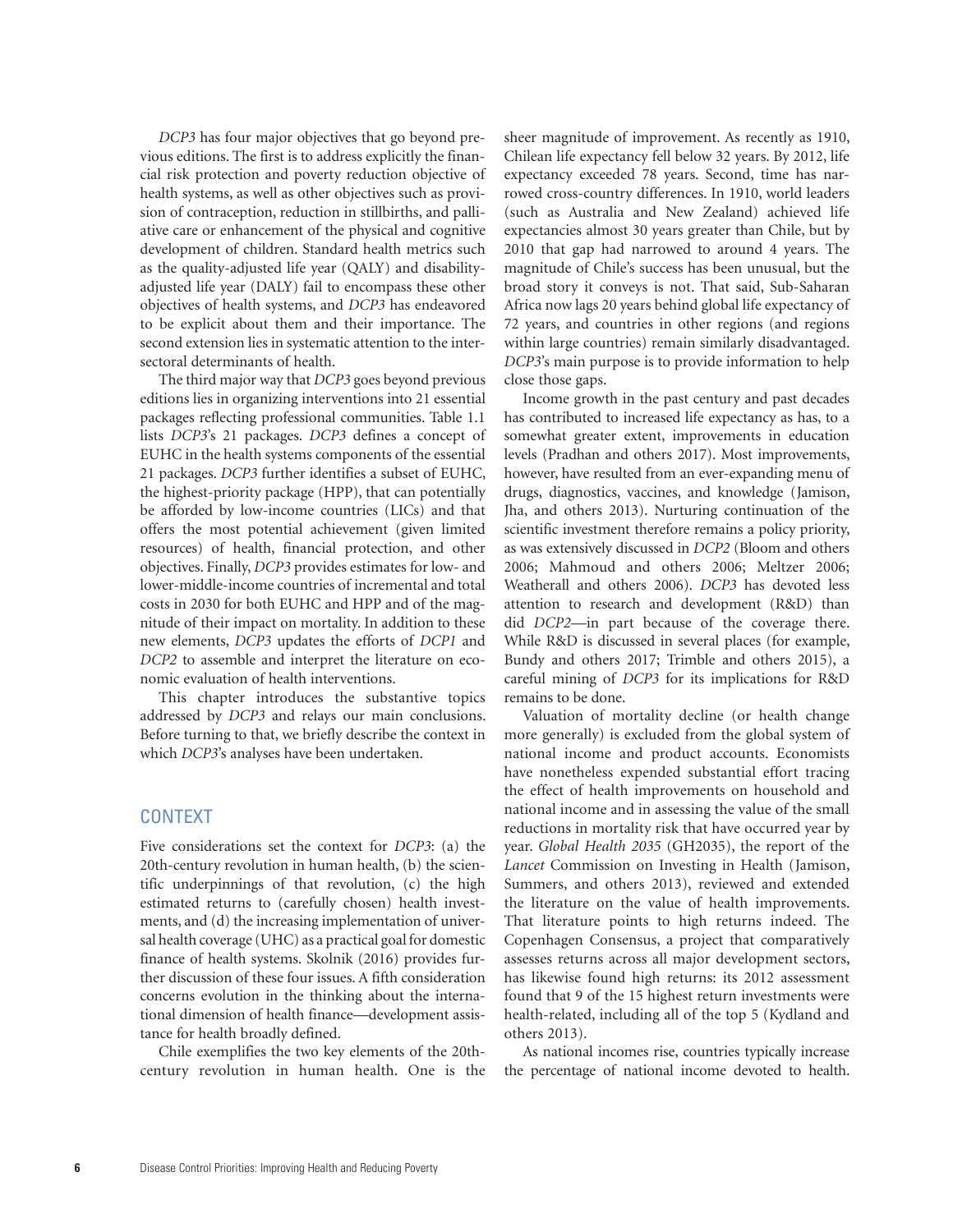Equally significantly, they increase the proportion of health expenditures that are prepaid, usually through public or publicly mandated finance. WHO's leadership in advancing a global UHC agenda has accelerated this underlying movement of political systems toward UHC. Dr. Tedros Ghebreyesus, WHO's new Director-General, has reaffirmed the WHO commitment to UHC and to the use of evidence and data in support of achieving that goal (Ghebreyesus 2017). *GH2035* advocated variants on a pathway toward UHC, "progressive universalism," that emphasized two initial priorities for action: (a) universal coverage of publicly financed interventions and (b) reductions of user payments at the point of service to very low levels (Jamison, Summers, and others 2013). With inevitable constraints on public budgets, these two priorities point to the need for initial selectivity in the range of interventions to be publicly financed, the socalled benefits package. Many considerations will influence national choices of how benefits packages will evolve over time and on the appropriate pathways to universalism. Hence, the importance of maintaining the focus on the highest priority health investments as *DCP3* is intended to facilitate.

With substantial income growth in most LMICs and an increasing number of countries committed to public finance of UHC, the role of development assistance is being reexamined (Bendavid and others 2018; Jamison, Summers, and others 2013). As the World Bank and others have long argued, finance ministers will often reduce domestic allocations to sectors receiving substantial foreign aid. The challenge to those concerned with aid effectiveness thus becomes one of identifying and supporting important activities that national finance ministries are likely to underfinance (such as R&D, pandemic preparedness, and control of antimicrobial resistance). A recent assessment found that support for these international functions already constitutes more than 20 percent of development assistance broadly defined; the authors make the case that percentage should steadily increase over time (Schäferhoff and others 2015). This view of development assistance has clear implications for the construction of model benefits packages for domestic finance; other things being equal, domestic finance needs to emphasize services having minimal *international* externalities.

# PACKAGES, PLATFORMS, AND POLICIES

*DCP3* defines *packages* of interventions as conceptually related interventions—for example, those dealing with cardiovascular disease or reproductive health or surgery. An objective of each *DCP3* volume was to define one or more essential packages and the interventions in that package that might be acquired at an early stage on the pathway to UHC. The essential packages comprise interventions that provide value for money, are implementable, and address substantial needs.

*Platforms* are defined as logistically related delivery channels. *DCP3* groups EUHC interventions within packages that can be delivered on different types of platforms. The temporal character of interventions is critical for health system development. Patients requiring nonurgent but substantial intervention—repair of cleft lips and palates is an example—can be accumulated over space and time, enabling efficiencies of high volume in service delivery. Urgent interventions, which include a large fraction of essential surgical interventions, are ideally available 24/7 close to where patients live—with important implications for dispersal of relevant platforms and integration of different services. Nonurgent but continuing interventions to address chronic conditions (for example, secondary prevention of vascular disease or antiretroviral therapy for HIV-positive individuals) provide a major and quite distinct challenge. One new product of *DCP3* has been to explicitly categorize all essential interventions into one of these three temporal categories and to draw relevant lessons, including concerning cost, for health systems.

In total, 71 distinct and important intersectoral policies for reducing behavioral and environmental risk were identified, and 29 of those were identified as candidates for early implementation. In addition to intersectoral policies, *DCP3* reviews policies that affect the uptake of health sector interventions (such as conditional cash transfers) and the quality with which they are delivered (Peabody and others 2018).

## **METHODS**

*DCP3*'s authors have thoroughly updated findings from *DCP2* on costs, effectiveness, and cost-effectiveness. The literature provides much of specific interest, but formulation of policy, when informed by evidence at all, requires expert judgment to fill extensive gaps in the literature. The first subsection of this section discusses *DCP3*'s approach. The second and third subsections discuss methods of economic evaluation and *DCP3*'s extension of standard methods to include analysis of the financial protection objectives of health systems. The final subsection discusses the process of formulation of *DCP3*'s packages.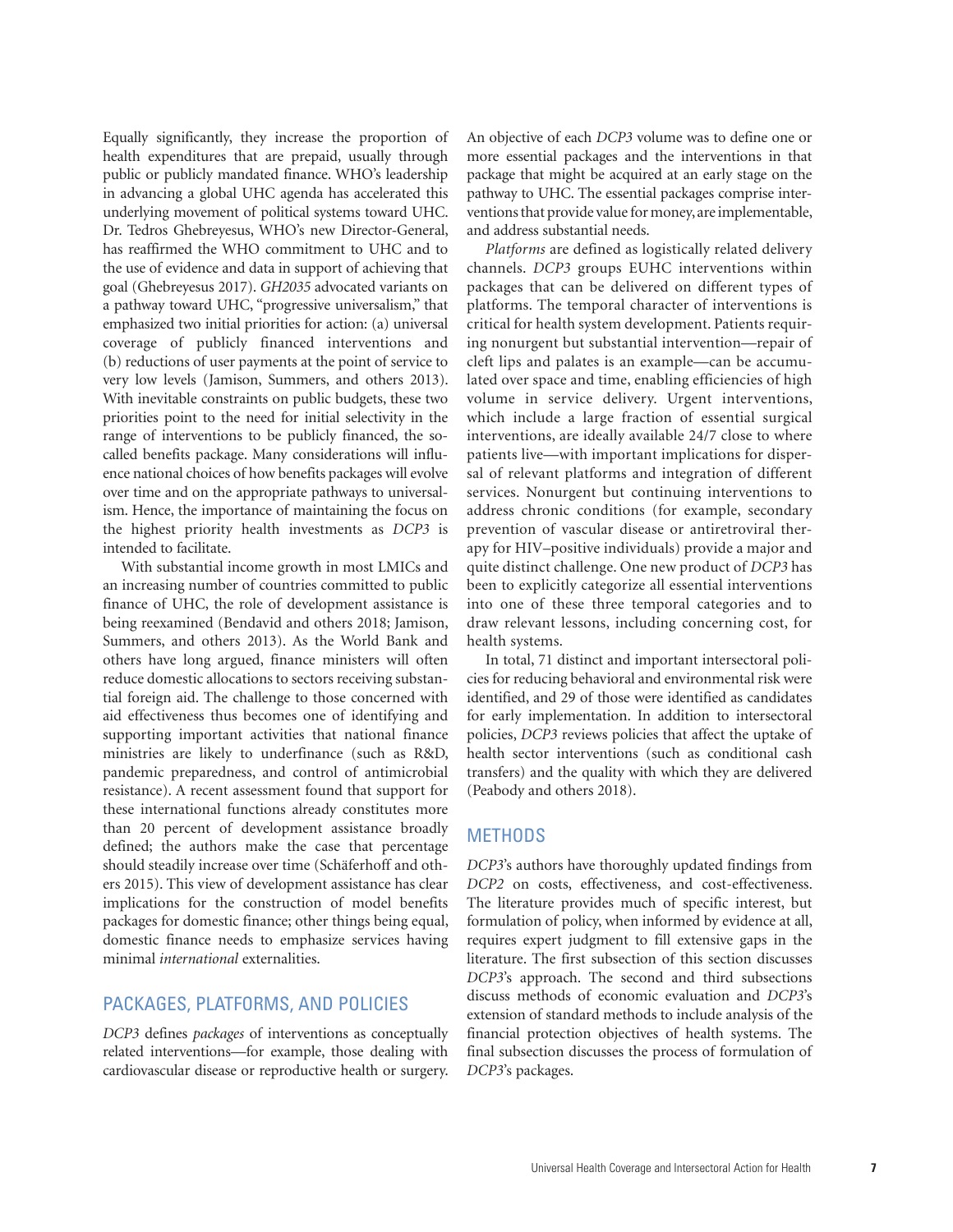### **Table 1.1** DCP3's Clusters of Essential Packages

|                                               | <b>Packages</b>                                                                                                                                                                                                                                                         |
|-----------------------------------------------|-------------------------------------------------------------------------------------------------------------------------------------------------------------------------------------------------------------------------------------------------------------------------|
| Age-related cluster                           | 1. Maternal and newborn health; 2. Child health; 3. School-age health and development; 4. Adolescent health<br>and development; 5. Reproductive health and contraception                                                                                                |
| Infectious diseases cluster                   | 6. HIV and STIs <sup>a</sup> ; 7. Tuberculosis; 8. Malaria and adult febrile illness <sup>b</sup> ; 9. Neglected tropical diseases;<br>10. Pandemic and emergency preparedness                                                                                          |
| Noncommunicable disease<br>and injury cluster | 11. Cardiovascular, respiratory, and related disorders; 12. Cancer; 13. Mental, neurological, and substance<br>use disorders; 14. Musculoskeletal disorders; 15. Congenital and genetic disorders; 16. Injury prevention;<br>17. Environmental improvement <sup>c</sup> |
| Health services cluster                       | 18. Surgery; 19. Rehabilitation; 20. Palliative care and pain control; 21. Pathology                                                                                                                                                                                    |

 $Note: HIV = human immunodeficiency virus; STIs = sexually transmitted infections.$ 

a. Most forms of hepatitis are in part sexually transmitted and hence control of hepatitis is included in this package.

b. Dengue is included among adult febrile illnesses.

c. Environmental improvements affect the incidence of risk factors both for infectious and for noncommunicable disease. We include them under the noncommunicable disease and injury cluster because the more significant consequences lie there.

#### **Use of Evidence**

Using research (or other) evidence to guide policy is most simply done when randomized controlled trials of the relevant intervention (or mix of interventions) have been undertaken on the population of interest in the appropriate ecological setting. Even in high-income countries, such strong evidence is rarely available. In lower-income environments, the problem of the quality of evidence is compounded. As always, evidence must be used to help decision makers (a) avoid adopting interventions that don't work in a given context and (b) avoid rejecting those that do. Box 1.2 discusses the *DCP3* thinking on this issue.

#### **Economic Evaluation**

The methods and findings of *DCP3*'s approaches to economic evaluation appear in three separate chapters of this volume: one on cost-effectiveness, one on benefitcost analysis, and one on extended cost-effectiveness analysis (Horton 2018; Chang, Horton, and Jamison 2018; Verguet and Jamison 2018). Table 1.2 provides a high-level overview. Several of the entries in that table covering value for money, dashboards, and extended cost-effectiveness analysis—point to the desirability of multicriteria decision analysis of the sort explored by Youngkong (2012) and others.

The bottom row of table 1.2 takes the multioutcome extended cost-effectiveness analysis (ECEA) approach one step further to discussion of the "dashboard" *DCP3* uses to help inform and structure setting priories. This health dashboard concept is a natural extension of the dashboard approach that Stigliz, Sen, and Fitoussi (2010) propose to go beyond gross domestic product (GDP) as a macroeconomic indicator. The health dashboard is likewise a natural step beyond use of cost-effectiveness league tables in constructing health benefit packages, an approach consistent with that of Glassman, Giedion, and Smith (2017).

#### **Protecting against Financial Risk**

In populations lacking access to health insurance or prepaid care, medical expenses that are high relative to income can be impoverishing (figure 1.2 illustrates mechanisms). Where incomes are low, seemingly inexpensive medical procedures can be catastrophic. WHO's *World Health Report 2010* documented the (very substantial) magnitude of medical impoverishment globally and pointed to the value of universal health coverage for addressing both the health and the financial protection needs of populations (WHO 2010). Most of the literature on medical impoverishment fails to identify the medical conditions responsible. Essue and others (2018) point to where specific causes of medical impoverishment information are known, an obviously central point for construction of benefits packages.

Although multiple studies document the overall magnitude of medical impoverishment, most economic evaluations of health interventions and their finance (including those in *DCP1* and *DCP2*) have failed to address the important question of *efficiency* in the purchase of financial protection. In work undertaken for *DCP3*, an approach was developed—ECEA—to explicitly include financial protection and equity in economic evaluation of health interventions. Smith (2013) has developed an approach that addresses the same concern from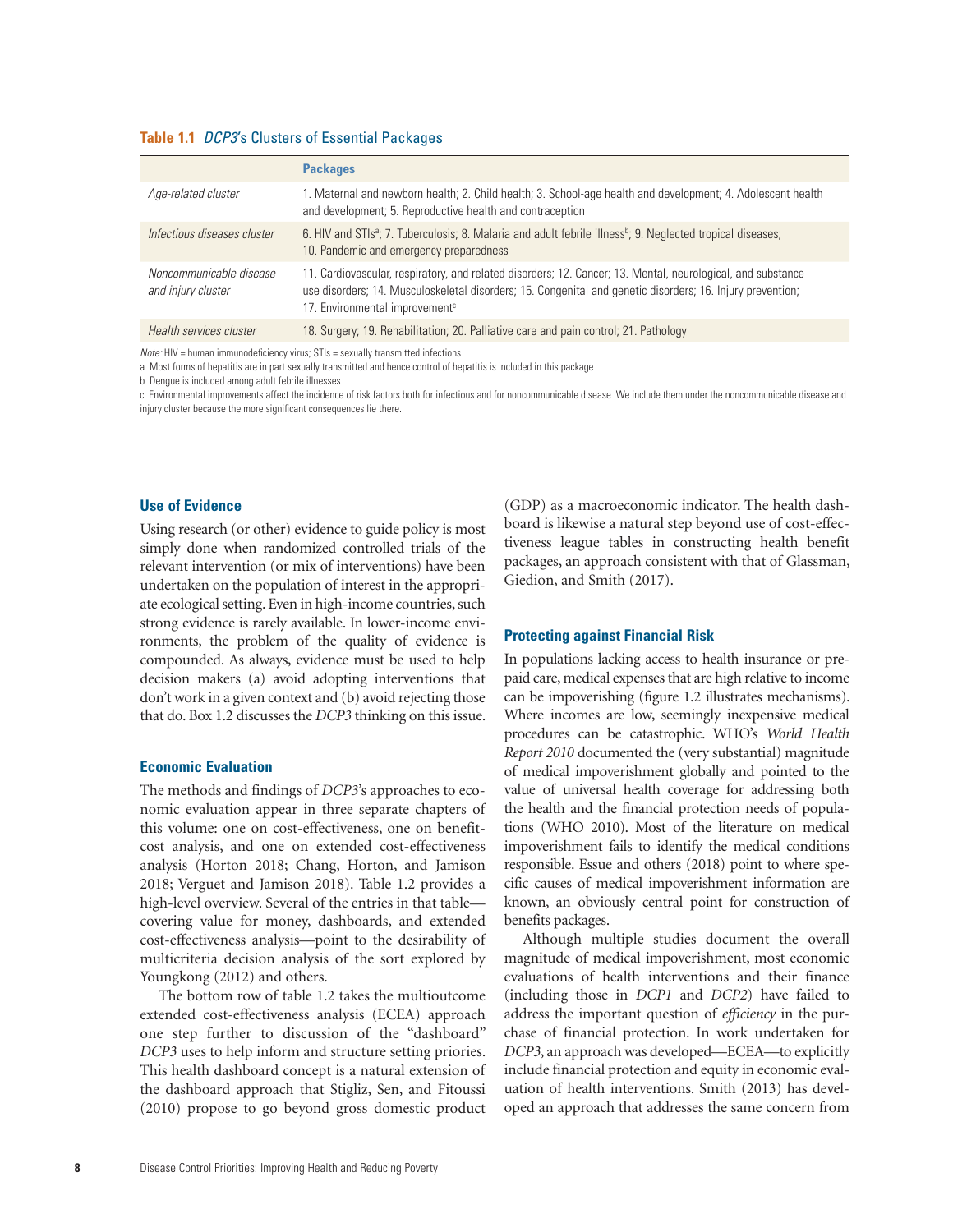## **Box 1.2**

#### **Evidence for Policy: From Research Findings to Policy Parameters**

Analysis in *DCP3* proceeds by attempting to make the best use of the evidence available for informing important decisions rather than exclusively using what ideally generated evidence has to say (Jamison 2015). The distinction is important. An example illustrates. Quite good evidence is available on the effect of vector control on malaria mortality in specific environments. Likewise there is strong evidence concerning treatment efficacy. Very little evidence, however, exists on how different mixes of vector control and treatment affect mortality, but this is the important question for policy.

Inevitably imperfectly, our task in the *Disease Control Priorities* series, beginning with the first edition, has been to combine the (sometimes) good science about unidimensional intervention in very specific locales with informed judgment to reach reasonable conclusions about the effect of intervention mixes in diverse environments. To put this in a slightly different way: the parameters required for assessing policy differ, often substantially, from what has been addressed (so far) in the research literature. The transition from research findings to policy parameters requires judgment to complement the research and, often, a consideration of underlying mechanisms (for example, use of incentives) that might suggest generalizability (Bates and Glennerster 2017).

In particular, four types of judgments were often needed in the course of *DCP3* to make the transition from research findings to evidence for policy. Examples illustrate:

*1. Similar interventions.* Assume we have evidence that intervention A is effective, and we believe intervention B is quite similar. (Think of two lipid-lowering agents.) We use judgment to infer that intervention B is (or perhaps is not) also effective.

- *2. Combined interventions.* As in the malaria example, assume that evidence shows interventions A and B are both effective. What about  $A + B$ ? Is the combination's effect the sum of the separate effects? Or are the two substitutes? Hard evidence on combinations is far more rare than evidence on individual interventions.
- *3. Changed settings.* Assume we have strong evidence that intervention A works in environment Y, for example, that antimalarial bednets reduce all causes of child mortality when mosquitos bite indoors at night, at moderate intensity. Good evidence concludes that bednets were effective where evaluated, but other, biological considerations suggest that that evidence be rejected in an environment with very high-biting intensity. Economists have discussed this point in the context of "external validity." Ozler (2013) provides a clear overview.
- *4. Trait-treatment interactions.* Finally, patient characteristics may differ. Measles immunization in healthy child populations may have been shown to have no effect on mortality rates. Generalizing that finding to a population with different traits (for example, undernourished or sickly children) might and in this case would generate an unfortunate false negative.

#### ∗∗∗

Evidence can be weak. Or, as in the examples above, evidence can be strong but only partially relevant. Often weak evidence for effectiveness, or partially relevant evidence for effectiveness, is likewise weak evidence concerning lack of effectiveness. Interpreting weak evidence as grounds for rejecting an intervention could generate false negatives that cost lives. The attempt in *DCP3* has been to unashamedly combine evidence with informed judgment in order to judiciously balance false positives and false negatives.

a different perspective. ECEA is the approach that *DCP3* used to address issues of both reduction in financial risk and distribution across income groups of financial as well as health outcomes resulting from policies, such as public finance, to increase intervention uptake. ECEA has been

used to evaluate tobacco taxation and regulatory policies (Verguet and Jamison 2018). An important implication of the ECEA evaluations of tobacco taxation in China and in Lebanon was that such taxation, when the full range of consequences is considered, is progressive in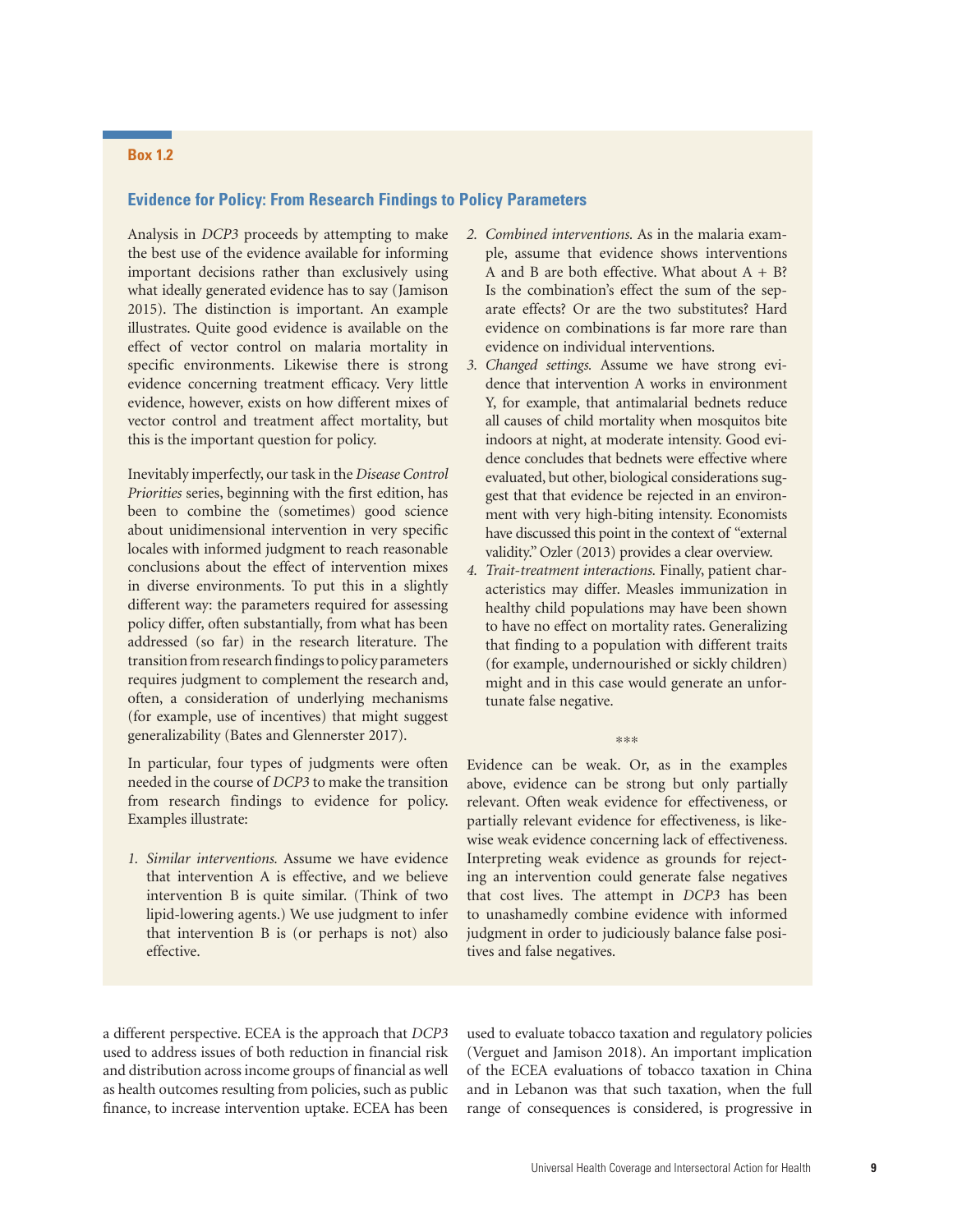## **Table 1.2** Economic Evaluation Methods

| <b>Economic method</b>                                                                                                                                                                                                                                                                                                                                                                                                                                                                                                                    | <b>Costs</b>                                                                              | <b>Consequences</b>                                                                                                                                                                                                                                                                                                                           |
|-------------------------------------------------------------------------------------------------------------------------------------------------------------------------------------------------------------------------------------------------------------------------------------------------------------------------------------------------------------------------------------------------------------------------------------------------------------------------------------------------------------------------------------------|-------------------------------------------------------------------------------------------|-----------------------------------------------------------------------------------------------------------------------------------------------------------------------------------------------------------------------------------------------------------------------------------------------------------------------------------------------|
| 1.1 Cost-effectiveness analysis (CEA)<br>Horton (2018) overviews DCP3's findings on CEA.<br>Wilkinson and others (2016) and Sanders and others<br>(2016) provide recent guidelines for health CEA.<br>Jamison (2009) provided earlier guidelines that pointed<br>to inclusion of financial protection outcomes and<br>nonfinancial constraints in CEA.                                                                                                                                                                                    | • Social costs <sup>a</sup>                                                               | Changes in specific outcomes (child deaths,<br>$\bullet$<br>new HIV infections)<br>Changes in aggregated measures<br>$\bullet$<br>(YLL, QALY, DALY)                                                                                                                                                                                           |
| 1.2 Value-for-money assessment<br>Value-for-money assessment of health sector interventions<br>includes CEA but acknowledges the CEA is irrelevant for<br>some health sector outcomes.                                                                                                                                                                                                                                                                                                                                                    | Social costs <sup>a</sup>                                                                 | Important outcomes of health sector intervention<br>are not measurable in mortality or DALY terms<br>(and are therefore excluded from CEA) include<br>the following:<br>Contraception provided<br>$\bullet$<br>Stillbirths averted<br>Palliative care<br>IQ or stature enhanced.                                                              |
| 1.3. Extended cost-effectivess analysis (ECEA)<br>Verguet and Jamison (2018) overview of DCP3's findings<br>on ECEA.                                                                                                                                                                                                                                                                                                                                                                                                                      | Costs are viewed<br>separately from<br>perspectives of provider,<br>patient, and society. | Consequences are reported from a<br>distributional perspective (for example,<br>by gender, income, or membership in a<br>disadvantaged group). See, for example,<br>Asaria, Griffin, Cookson, and others (2015).<br>Valuation of financial risk protection is included.<br>$\bullet$                                                          |
| 1.4. Benefit-cost analysis (BCA)<br>Chang, Horton, and Jamison (2018) overview of DCP3's<br>findings on BCA.                                                                                                                                                                                                                                                                                                                                                                                                                              | Social costs <sup>a</sup>                                                                 | Changes in income or gross domestic product<br>Changes in income plus the monetary value of<br>change in mortality (or health)                                                                                                                                                                                                                |
| 1.5. Economic dashboard<br>DCP3's judgments about interventions to include in ECEA<br>and in the HPP involved combining multiple strands of<br>evidence. While intervention cost-effectiveness was<br>typically most important, in the end judgments involved<br>considering a dashboard of information including disease<br>burden, value for money assessment, ECEA, and BCA.<br>Stiglitz, Sen, and Fitoussi (2010) propose making this<br>dashboard explicit and the primary guide to decision<br>making in the macroeconomic context. | As with ECEA                                                                              | Poverty reduction consequences or insurance<br>value are explicitly considered.<br>Distribution of costs and consequences across<br>$\bullet$<br>income quintiles are explicitly considered.<br>Dashboard contains a fuller and more<br>disaggregated list of consequences<br>than ECEA, which is itself much more<br>comprehensive than CEA. |

Note: DALY = disability-adjusted life year; DCP3 = Disease Control Priorities third edition; HIV = human immunodeficiency virus; HPP = highest-priority package; IQ = intelligence quotient; QALY = quality-adjusted life year; YLL = years of life lost.

a. Social costs refer to the value of real resources used to implement an intervention. For example, if a health ministry needs to pay import taxes on pharmaceuticals, the social cost is the pretax cost not the posttax cost, as the tax simply represents a transfer (from the health to the finance ministry). Taxation itself is often considered by economists to involve a real cost (the so-called deadweight loss from taxation) arising from distortion of prices and hence decisions of actors in the economy. DCP3 follows standard practice in health-related CEA in not considering deadweight losses from taxation. Inclusion of deadweight losses as currently assessed would typically increase the cost per unit of outcome by 50 to 70 percent.

terms of health outcomes and unlikely to be regressive in terms of financial outcomes (Salti, Brouwer, and Verguet 2016; Verguet and others 2015). A 13-country ECEA of tobacco taxation found results similar to those from China and Lebanon (Jha and Global Tobacco Economics Consortium 2017).

The tobacco ECEAs suggest a more general point about government policies to provide populations with protection against financial risk. Policy can operate either upstream or downstream. Upstream provision of financial risk protection (FRP) attenuates the need for costly medical intervention. Upstream measures include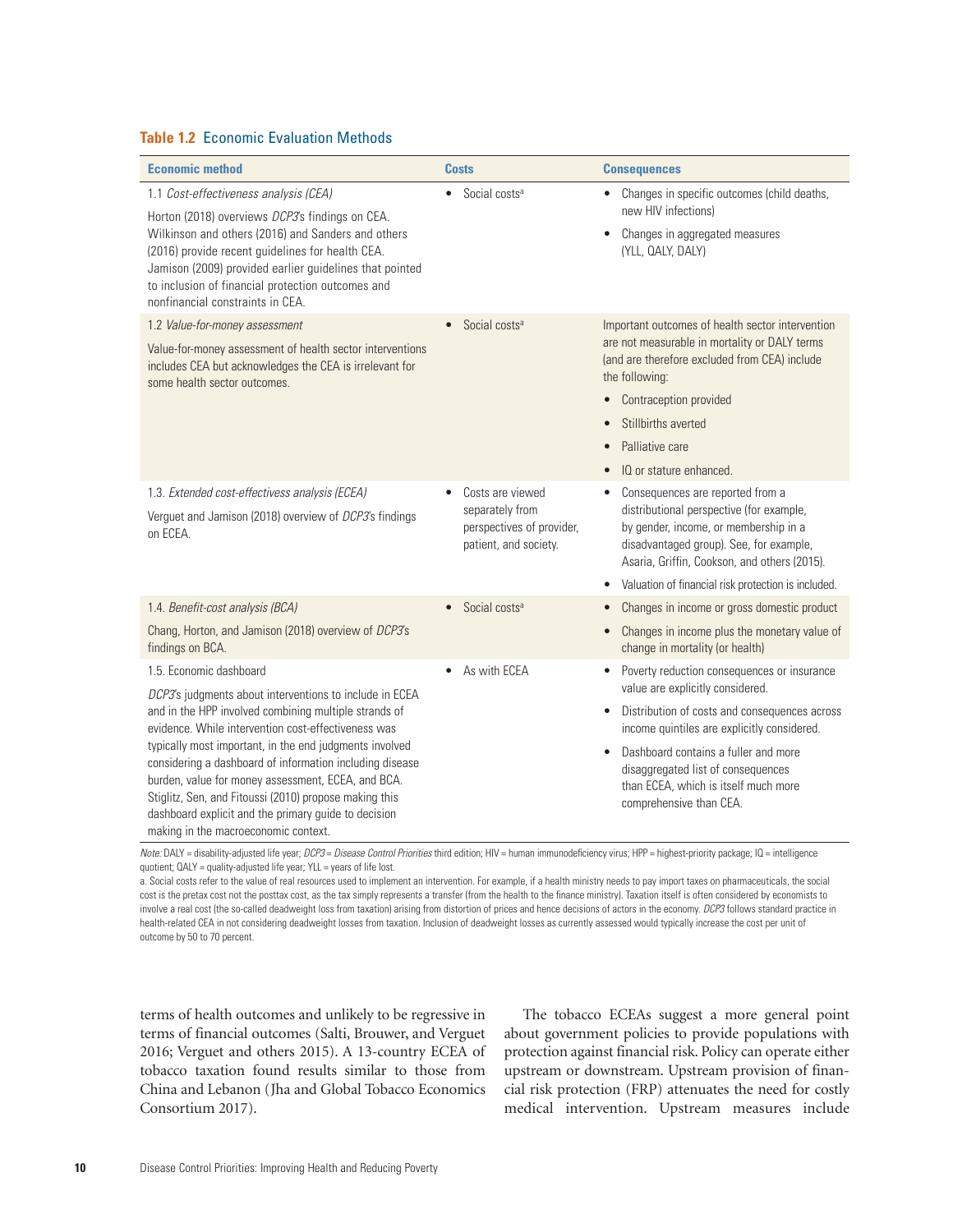#### **Figure 1.2** Financial Risk Protection



Note: FRP = financial risk protection.

prevention, early treatment, and investment in improved medical technologies (see Lakdawalla, Malani, and Reif 2017). Most health systems emphasize downstream measures through payment for expensive procedures in the hospital. Downstream measures will always be needed. That said, resource constraints will sharply limit public finance of downstream financial protection; provision only of downstream measures perverts incentives in the obvious way and in many (but not all) cases upstream measures more efficiently purchase FRP given budget constraints.

#### **Construction of Packages**

Editors of *DCP3* volumes and authors of specific chapters in volume 9—on rehabilitation (Mills and others 2018), on pathology (Fleming and others 2018), on palliative care (Krakauer and others 2018) and on pandemic preparedness (Madhav and others 2018)—constructed the 21 essential packages listed in table 1.1. The series editors and authors of this paper then consolidated those policies and formats into a common level of aggregation and a common structure (for example, screening was not considered an intervention by itself but only in conjunction with the indicated response). This generated a set of harmonized essential packages. The originals

appear as an annex to this chapter, and chapters 2 and 3 provide a full discussion of methods. Several interventions appear in more than one package as the final lists of 71 intersectoral policies, and 218 EUHC interventions remove this duplication. A consequence is that the cost of EUHC is less than the sum of the costs of the packages within it.

## INTERSECTORAL POLICIES FOR HEALTH

Eleven of *DCP3*'s 21 packages contain a total of 71 intersectoral policies. These policies fall into four broad categories: taxes and subsidies (15 of 71), regulations and related enforcement mechanisms (38 of 71), built environment (11 of 71), and information (7 of 71). These policies are designed to reduce the population level of behavioral and environmental risk factors tobacco and alcohol use, air pollution, micronutrient deficiencies in the diet, unsafe sexual behavior, excessive sugar consumption, and others (figure 1.1). Watkins, Nugent, and others (2018) provide a thorough overview of *DCP3*'s findings on intersectoral policy. Here we highlight several of *DCP3*'s points:

First, at initially low levels of income, the levels of many risk factors rise with income, creating headwinds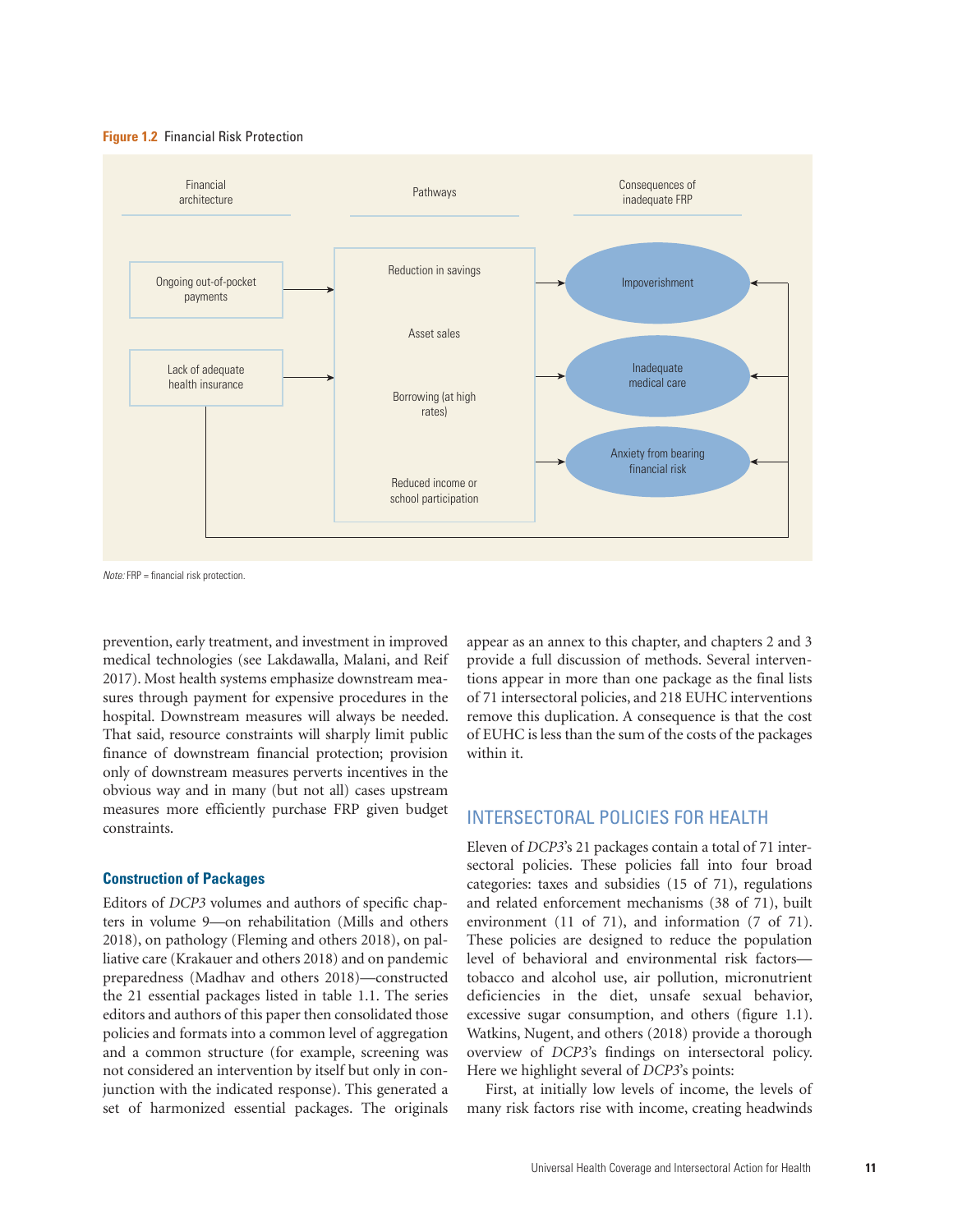against which health sector policy must proceed. These rises are at least potentially countered by sound policy. We identify 29 of 71 intersectoral policies to be well worth considering for early adoption.

Second, for important categories of risk, such as pollution and transport risks, there are multiple sources of the risk, each of which is addressed through different modalities. Rather than a clear set of "first priorities," there are multiple country- or site-specific actions to be taken. Perhaps the single most important point to note is that the success of many high-income countries in reducing these risks to very low levels points to the great potential that these multiple policies can have for dealing, in particular, with air pollution and road traffic injuries.

A third point of importance is that fiscal policies finance ministry policies—are likely of key significance. Discussion of these policies has most prominently involved taxes on tobacco, alcohol, and sugar-sweetened beverages. But the possibilities for taxation are broader: sugar production and imports, fossil fuels (or carbon), and industrial or vehicle emissions. Also of importance is reducing expensive subsidies that now exist on fossil fuels and often on unhealthy food production or unhealthy child dietary supplements. While health improvement may be only one of several objectives for lowering subsidies, it is an important one. The literature

**Figure 1.3** Essential Universal Health Coverage and Highest-Priority Packages



Note: NCD = noncommunicable disease. The "grand convergence" agenda for reducing child and infectious disease mortality was advanced by the Lancet Commission on Investing in Health (Jamison, Summers, and others 2013).

on the health potential for removing subsidies remains limited. But the sheer magnitude of some of these subsidies, as the International Monetary Fund has stressed, points to the value of careful further analysis. In all likelihood, a country's finance ministry is the most important ministry (after health) for improving population health. And many—not all—of the measures it can take can enhance public sector revenue.

## ESSENTIAL UNIVERSAL HEALTH COVERAGE

The heart of *DCP3* consisted of reviewing available evidence on health sector interventions' costs, effectiveness, ability to be implemented, and capacity to deliver significant outcomes. *DCP3*'s nine volumes provide granular overviews of this evidence, overviews directed to the implementation community as well as to the policy community. Chapter 3 of volume 9 provides an integrative overview (Watkins, Jamison, and others 2018).

Figure 1.3 provides a schema of how *DCP3* defines EUHC. Beyond EUHC is the full range of available, efficacious health sector interventions, or UHC. While no country publicly finances all interventions, many high-income countries come close and can reasonably be described as having achieved UHC. Short of EUHC is what *DCP3* labels the HPP. Individual countries' highest priorities will differ from our model list for multiple reasons. That said, the HPP is intended to provide a useful starting point for national or subnational assessments. As with EUHC, *DCP3* provides estimates for the cost and effects of EUHC. *GH2035* (Jamison, Summers, and others 2013) pointed to the possibility of a "grand convergence," across most countries, in our lifetimes, in levels of under-age-five mortality and major infections. Figure 1.3 illustrates grand convergence in the *DCP3* structure. The two following subsections provide our estimates of the costs and mortality-reducing consequences of EUHC.

#### **Costs**

We generated two estimates of costs for the health system component of each of *DCP3*'s 21 packages. The first was an estimate of how much additional funding it would take—in the 2015 cost and demographic environment to implement each package to the extent judged feasible. The packages were designed so that for most cases, "full" implementation, defined as 80 percent effective coverage, was judged feasible by 2030. The second estimate of cost was of total cost for the package, defined as incremental cost plus the amount already (in 2015) being spent on the intervention. These costs were estimated both for LICs and for lower-middle-income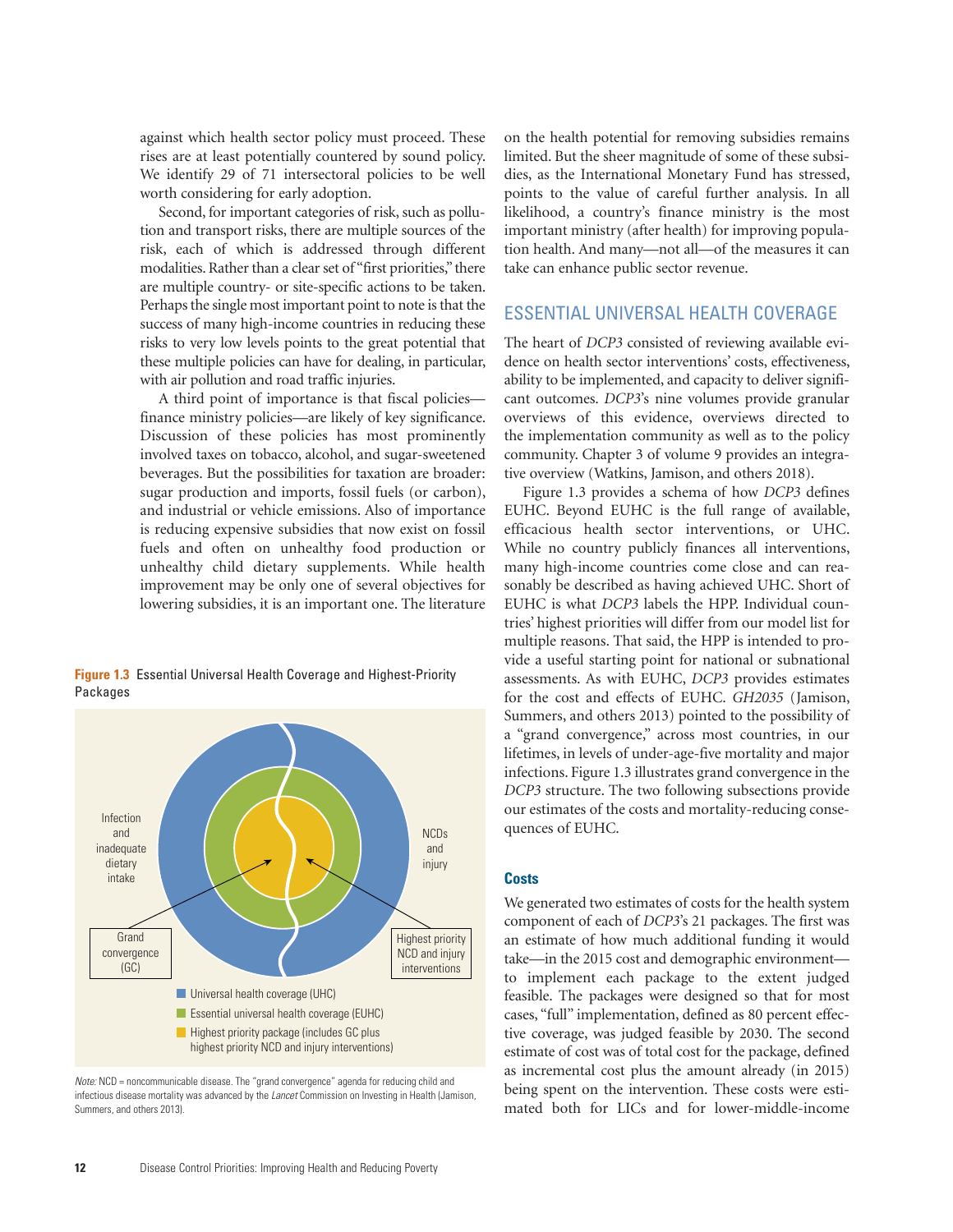countries. Some interventions were included in several packages, which was a natural outcome of a package formulation process that delineated packages as areas of concern to specific professional communities, such as surgeons or reproductive health specialists. Eliminating this duplication resulted in 218 distinct EUHC interventions. This implies that the sum of the package costs will exceed the cost of providing all packages. The subset of EUHC that was judged by explicit criteria to be highest priority (the HPP) was costed in the same way as for EUHC. All these costs are the estimated costs associated with expanding coverage in the 2015 environment, an environment for which we have substantial, if incomplete, information without making assumptions about the evolution of costs and epidemiology over time. Costs should be interpreted as long-term steady state costs, that is, costs that include (a) training of staff to replace retirements and (b) investment to counter depreciation of equipment and facilities.

Table 1.3 reports the calculated expenditure increases required above baseline and expresses those numbers as a percentage of gross national income (GNI). (Chapter 3, volume 9, of *DCP3* reports costs by package.) We consider it reasonable to think of the costs in 2030 of EUHC and the HPP in these percentage terms (as well as in numbers of dollars). Only a small fraction of reasonably anticipated economic growth in most countries would cover the incremental costs of EUHC, although achieving the increased percentage of gross national income required would require substantial reallocation of public sector priorities (Jamison, Summers, and others 2013). In principle, projections could be made of changes in both the tradable and nontradable components of cost, of the responsiveness of costs to demography (and in particular to fertility decline), and on whether improved transport and other infrastructure might reduce our estimates of the cost of expanding coverage to ever-more difficult-to-reach parts of the population. In a countryspecific context, this might well be worthwhile. But for purposes of reasonable overall cost estimates we judge that adding these layers of assumption would add little or nothing to the information content of table 1.3.

Table 1.4 presents our cost assessments divided along two other relevant dimensions. Panel a provides estimates of the costs associated with each platform, and about half of our calculated costs occur at the health center level. For EUHC, another 15 to 25 percent each of incremental expenditures would go to the first-level hospital and to the community level. Panel b reports intervention cost estimates by degree of urgency. The health systems implications for increasing intervention coverage differ markedly by urgency. Continuing interventions require appropriate community capacity for delivery. Examples include antiretroviral therapy or antihypertensive therapy. A full half of incremental costs are needed to finance continuing, very long-term intervention. Urgent interventions—for example, for trauma or obstructed labor—require that first-level hospitals be

**Table 1.3** Total and Incremental Annual Costs of Essential UHC and the Highest Priority Package, 2015 (in 2012 US\$)

|                                                                                        | Low-income countries <sup>a</sup> |             | Lower-middle-income countries <sup>a</sup> |             |
|----------------------------------------------------------------------------------------|-----------------------------------|-------------|--------------------------------------------|-------------|
|                                                                                        | <b>HPP</b>                        | <b>EUHC</b> | <b>HPP</b>                                 | <b>EUHC</b> |
| 1. Incremental annual cost (in billions, 2012 US\$)                                    | \$23                              | \$48        | \$82                                       | \$160       |
| 2. Incremental annual cost per person <sup>b</sup> (in US\$)                           | \$26                              | \$53        | \$31                                       | \$61        |
| 3. Total annual cost (in billions, US\$)                                               | \$38                              | \$68        | \$160                                      | \$280       |
| 4. Total annual cost per person <sup>c</sup> (in US\$)                                 | \$42                              | \$76        | \$58                                       | \$110       |
| 5. Incremental annual cost as a share of current<br><b>GNI</b> per person <sup>b</sup> | $3.1\%$                           | 6.4%        | 1.5%                                       | 2.9%        |
| 6. Total annual cost (as percentage of current<br><b>GNI per person)</b> <sup>d</sup>  | 5.1                               | 9.1         | 2.8                                        | 5.2         |

Source: Watkins, Jamison, and others 2018.

Note: EUHC = essential universal health coverage; GNI = gross national income; HPP = highest-priority package.

a. This paper uses the World Bank's 2014 income classification of countries. As a country's income changes, its classification can also change; for example, both Bangladesh and Kenya moved from low- to lower-middle income after 2014.

b. Incremental annual cost is the estimated cost of going from current to full (80%) coverage of the EUHC and HPP interventions. The total annual cost is the incremental cost plus the cost of the current level of coverage assuming the same cost structure for current as for incremental coverage. Estimated costs are inclusive of estimates for (large) health system strengthening costs and are steady state (or long-term average) costs in that investments to achieve higher levels of coverage and to cover depreciation are included. c. The 2015 population of low-income countries was 0.90 billion. For lower-middle-income countries, it was 2.7 billion.

d. The 2015 GNI of low-income countries was \$0.75 trillion. For lower-middle-income countries, it was \$5.6 trillion.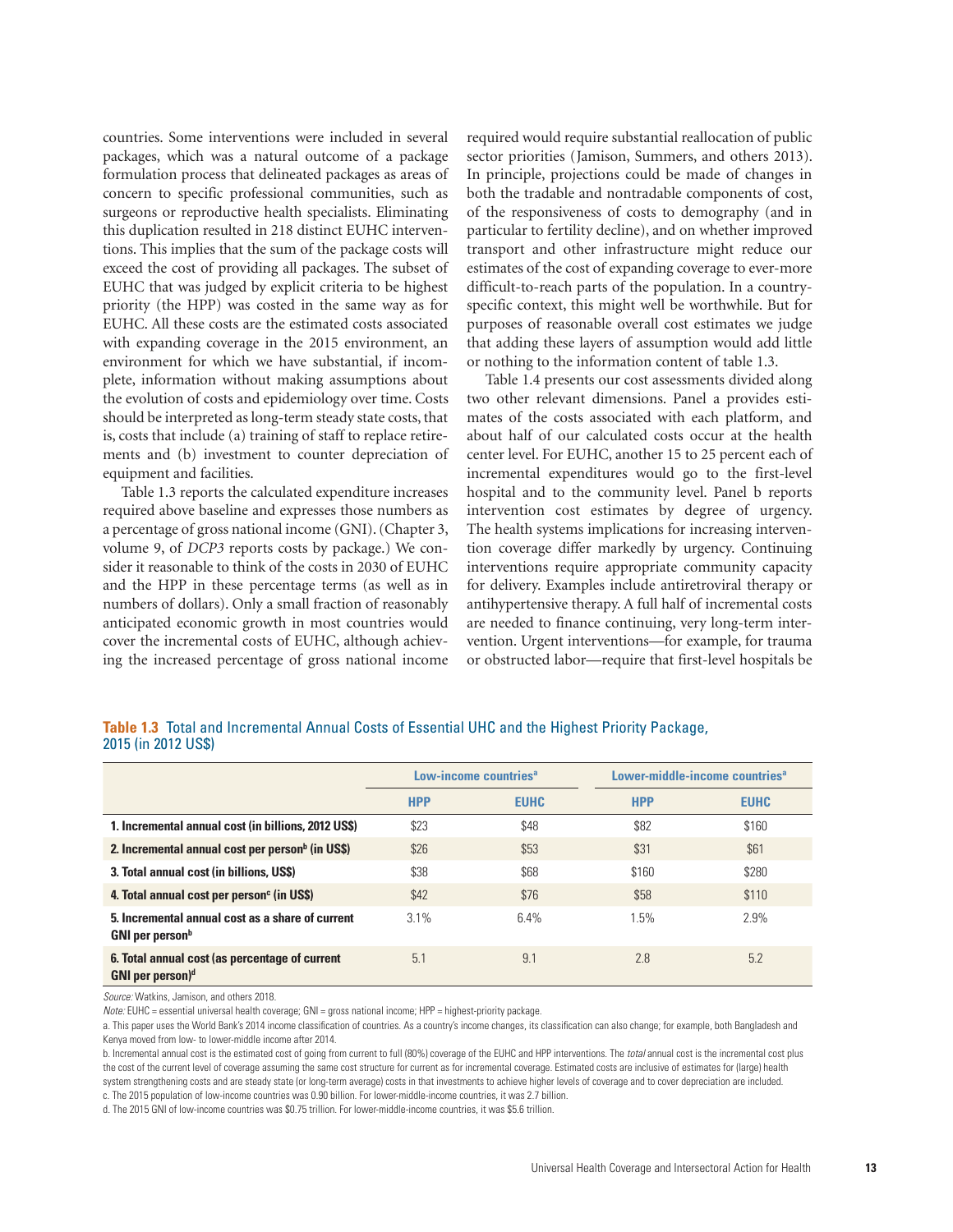|                                                                    | <b>Low-income countries</b> |                       |                      | <b>Lower-middle-income countries</b> |  |
|--------------------------------------------------------------------|-----------------------------|-----------------------|----------------------|--------------------------------------|--|
|                                                                    | <b>HPP</b> (percent)        | <b>EUHC (percent)</b> | <b>HPP</b> (percent) | <b>EUHC</b> (percent)                |  |
| (a) Incremental costs by platform, percentage of total             |                             |                       |                      |                                      |  |
| <b>Population based</b>                                            | 0.57                        | 2.3                   | 0.6                  | 2.0                                  |  |
| <b>Community</b>                                                   | 18                          | 16                    | 12                   | 14                                   |  |
| <b>Health center</b>                                               | 50                          | 52                    | 57                   | 52                                   |  |
| <b>First-level hospital</b>                                        | 25                          | 25                    | 22                   | 25                                   |  |
| <b>Referral and specialty hospitals</b>                            | 6.4                         | 5.2                   | 9.1                  | 6.1                                  |  |
|                                                                    | 100                         | 100                   | 100                  | 100                                  |  |
| (b) Incremental costs by intervention urgency, percentage of total |                             |                       |                      |                                      |  |
| <b>Urgent</b>                                                      | 35                          | 28                    | 27                   | 24                                   |  |
| <b>Continuing</b>                                                  | 41                          | 48                    | 50                   | 52                                   |  |
| <b>Nonurgent</b>                                                   | 24                          | 24                    | 23                   | 24                                   |  |
|                                                                    | 100                         | 100                   | 100                  | 100                                  |  |

### **Table 1.4** Incremental Costs of the HPP and EUHC by Platform and by Intervention Urgency, Percent

Source: Watkins, Jamison, and others 2018.

Note: EUHC = essential universal health coverage: HPP = highest-priority package.

accessible quickly (Reynolds and others 2018). About one-quarter to one-third of incremental costs are required to provide this capacity. Nonurgent (but potentially important) interventions (for example, cataract extraction) allow patients to be accumulated over space and time with concomitant potential for efficiency and quality resulting from high volume.

#### **Mortality Reduction from Essential UHC**

*DCP3* generated estimates of mortality in 2015, as well as estimates for a "counterfactual 2015" and of how many fewer deaths would have occurred following implementation of EUHC and the HPP. This analysis thus provides a reasoned estimate of the costs and consequences of using in the 2015 demographic context—today's medical and public health technology as fully as reasonably possible (as well as associated cost-effectiveness estimates). This subsection discusses estimates of mortality reduction.

Norheim and others (2015) developed a structure—40x30—for thinking about mortality reduction goals for the Sustainable Development Goal (SDG) period. Their starting point was the United Nations Population Division's (UNPD) projected age distribution of population in 2030 and an age distribution of deaths generated from that age distribution of population and age-specific mortality rates from 2010. The overall 40x30 goal was, then, to reduce the calculated

number of premature deaths by 40 percent, where *premature* is defined as under age 70 years. Subgoals were to reduce under-age-five and major infectious disease deaths by two-thirds and NCD and injury deaths by one-third.

Our approach in *DCP3* followed the approach of Norheim and others (2015) in broad terms but inserts into it our "counterfactual 2015" analysis. We start with a baseline age distribution of deaths by age and (broad) cause generated from the UNPD's projected 2030 age distribution of population and age combined with cause-specific death rates from 2015 (Mathers and others 2018). We then estimate the effect of EUHC (and HPP) on mortality by assuming that the underlying intervention packages are implemented over the 15 years from 2015 to 2030. (The packages were designed to make this assumption reasonable.) The age- and cause-specific mortality rates from counterfactual 2015 were then applied to the UNPD 2030 age distributions to give the age distributions of death by cause estimated to result from implementation of EUHC.

These calculations enable comparison of the EUHC mortality profile to an explicit counterfactual baseline. Table 1.5 shows these comparisons for EUHC and for the HPP. What we can see from this comparison is that full implementation of the HPP could achieve about half of the 40x30 goal. Full implementation of EUHC could achieve about two-thirds of the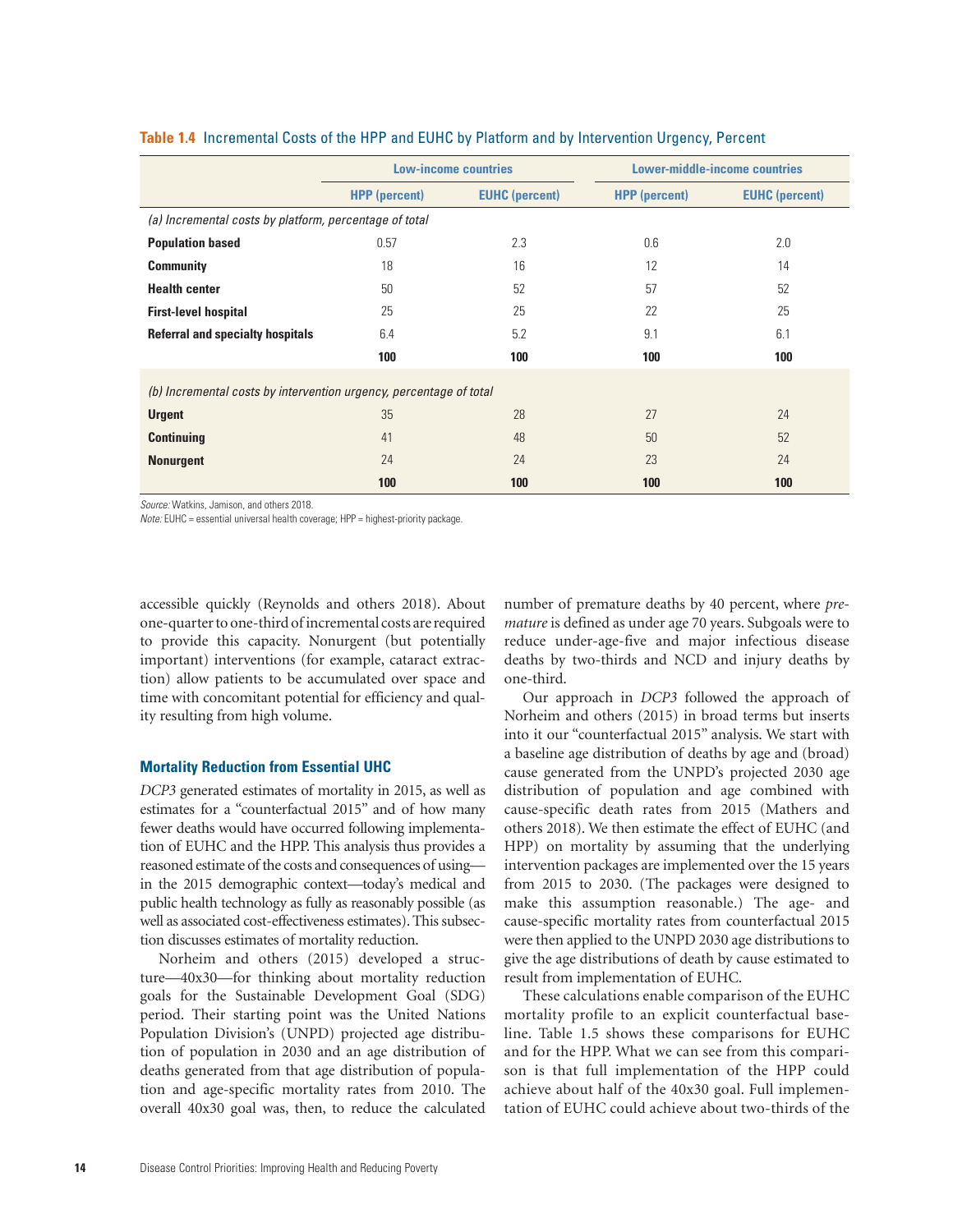|                                  | Low-income countries <sup>b</sup> |                                 |                       | Lower-middle-income countries <sup>b</sup> |                                  |                                 |                                                       |             |
|----------------------------------|-----------------------------------|---------------------------------|-----------------------|--------------------------------------------|----------------------------------|---------------------------------|-------------------------------------------------------|-------------|
|                                  | <b>Projected</b><br>number of     | 40×30                           | premature deaths from | <b>Expected reduction in</b>               | <b>Projected</b><br>number of    | 40×30                           | <b>Expected reduction in</b><br>premature deaths from |             |
| Age group or<br>condition        | premature<br>deaths, 2030         | reducton<br>target <sup>c</sup> | <b>HPP</b>            | <b>EUHC</b>                                | premature<br><b>deaths, 2030</b> | reducton<br>target <sup>c</sup> | <b>HPP</b>                                            | <b>EUHC</b> |
| By age group                     |                                   |                                 |                       |                                            |                                  |                                 |                                                       |             |
| $0 - 4$                          | 2.2                               | 1.5                             | 0.62                  | 0.77                                       | 3.3                              | 2.2                             | 1.1                                                   | 1.3         |
| $5 - 69$                         | 5.2                               | 1.5                             | 0.99                  | 1.2                                        | 14                               | 4.8                             | 2.2                                                   | 2.9         |
| $0 - 69$                         | 7.4                               | 3.0                             | 1.6                   | 2.0                                        | 17                               | 7.0                             | 3.2                                                   | 4.2         |
| By cause (age $5 + j^{\text{d}}$ |                                   |                                 |                       |                                            |                                  |                                 |                                                       |             |
| <b>Group I</b>                   | 1.9                               | 0.76                            | 0.59                  | 0.65                                       | 3.2                              | 1.5                             | 0.85                                                  | 0.94        |
| <b>Tuberculosis</b>              | 0.34                              | 0.22                            | 0.11                  | 0.13                                       | 0.90                             | 0.60                            | 0.29                                                  | 0.35        |
| <b>HIV/AIDS</b>                  | 0.44                              | 0.29                            | 0.18                  | 0.20                                       | 0.48                             | 0.32                            | 0.23                                                  | 0.26        |
| Malaria                          | 0.087                             | 0.058                           | 0.051                 | 0.051                                      | 0.055                            | 0.037                           | 0.026                                                 | 0.026       |
| Maternal conditions              | 0.17                              | 0.11                            | 0.075                 | 0.086                                      | 0.20                             | 0.13                            | 0.079                                                 | 0.026       |
| Other diseases                   | 0.90                              | 0.074                           | 0.18                  | 0.18                                       | 1.6                              | 0.40                            | 0.22                                                  | 0.22        |
| <b>Group II</b>                  | 2.5                               | 0.60                            | 0.36                  | 0.53                                       | 8.9                              | 2.7                             | 1.3                                                   | 1.9         |
| Neoplasms                        | 0.65                              | 0.22                            | 0.010                 | 0.039                                      | 1.8                              | 0.60                            | 0.10                                                  | 0.16        |
| Cardiovascular<br>diseases       | 0.93                              | 0.31                            | 0.24                  | 0.36                                       | 4.0                              | 1.3                             | 0.89                                                  | 1.4         |
| Other diseases                   | 0.93                              | 0.076                           | 0.11                  | 0.13                                       | 3.2                              | 0.80                            | 0.28                                                  | 0.35        |
| <b>Group III</b>                 | 0.77                              | 0.13                            | 0.043                 | 0.060                                      | 2.0                              | 0.54                            | 0.070                                                 | 0.10        |
| Road injuries                    | 0.25                              | 0.085                           | 0.032                 | 0.046                                      | 0.57                             | 0.19                            | 0.048                                                 | 0.069       |
| Other injuries                   | 0.52                              | 0.042                           | 0.010                 | 0.014                                      | 1.4                              | 0.36                            | 0.022                                                 | 0.032       |

## **Table 1.5** Implementation of DCP3's Essential Packages: Estimated Reduction in Premature Deaths in 2030<sup>a</sup> (in Millions)

Sources: Watkins, Norheim, and others 2017; Watkins, Qi, and others 2017; Watkins, Jamison, and others 2018.

Note: EUHC = essential universal health coverage; HIV/AIDS = human immunodeficiency virus/acquired immune deficiency syndrome; HPP = highest-priority package. All estimates are in millions of deaths. The 40x30 reduction target includes a 40 percent reduction in deaths ages 0-69 overall; a two-thirds reduction in under-age-five deaths and adult deaths from tuberculosis, HIV/AIDS, malaria, and maternal conditions; and a one-third reduction in deaths from major noncommunicable diseases. The quantitative targets above reflect these goals; however, targets for the residual categories ("other diseases" and "other injuries") have been calculated in light of the targets for specific causes of death so that the total number of target deaths for ages 5-69 is sufficient to meet the 40x30 target.

a. A death under age 70 is defined as premature.

b. This paper uses the World Bank's income classification of countries.

c. A reduction target of 40x30 is defined as a 40 percent reduction in premature deaths by 2030, relative to the number that would have occurred had 2015 death rates persisted to 2030. The United Nations Population Prospects (UN 2017) median population projection for 2030 was used to provide the population totals for calculating deaths by age and sex.

d. World Health Organization's Global Health Estimates provided the 2015 cause distributions of deaths for these calculations (Mathers and others 2018).

40x30 goal. In a sensitivity analysis, Watkins, Norheim, and others (2018) demonstrate that higher levels of coverage (on the order of 95 percent) and more optimistic assumptions about the quality and efficiency of intervention delivery could acheive the 40x30 goal in lower- middle-income countries and exceed it by about 20 percent in low-income countries. If we were to assume that both tools and implementation capacity improve over the period to 2030—*Global Health 2035* (Jamison, Summers, and others 2013) made an assumption of a 2 percent rate of technical progress in one of their scenarios—then the reduction in deaths from EUHC could be more substantial than shown in this table. Such progress is certainly possible, but may be unlikely. Likewise there could be more than anticipated reduction in behavioral and environmental risk. Our model is estimating what is technically and economically feasible given today's tools. The results are indeed substantial—and are viable options for decision makers. But required resources are substantial,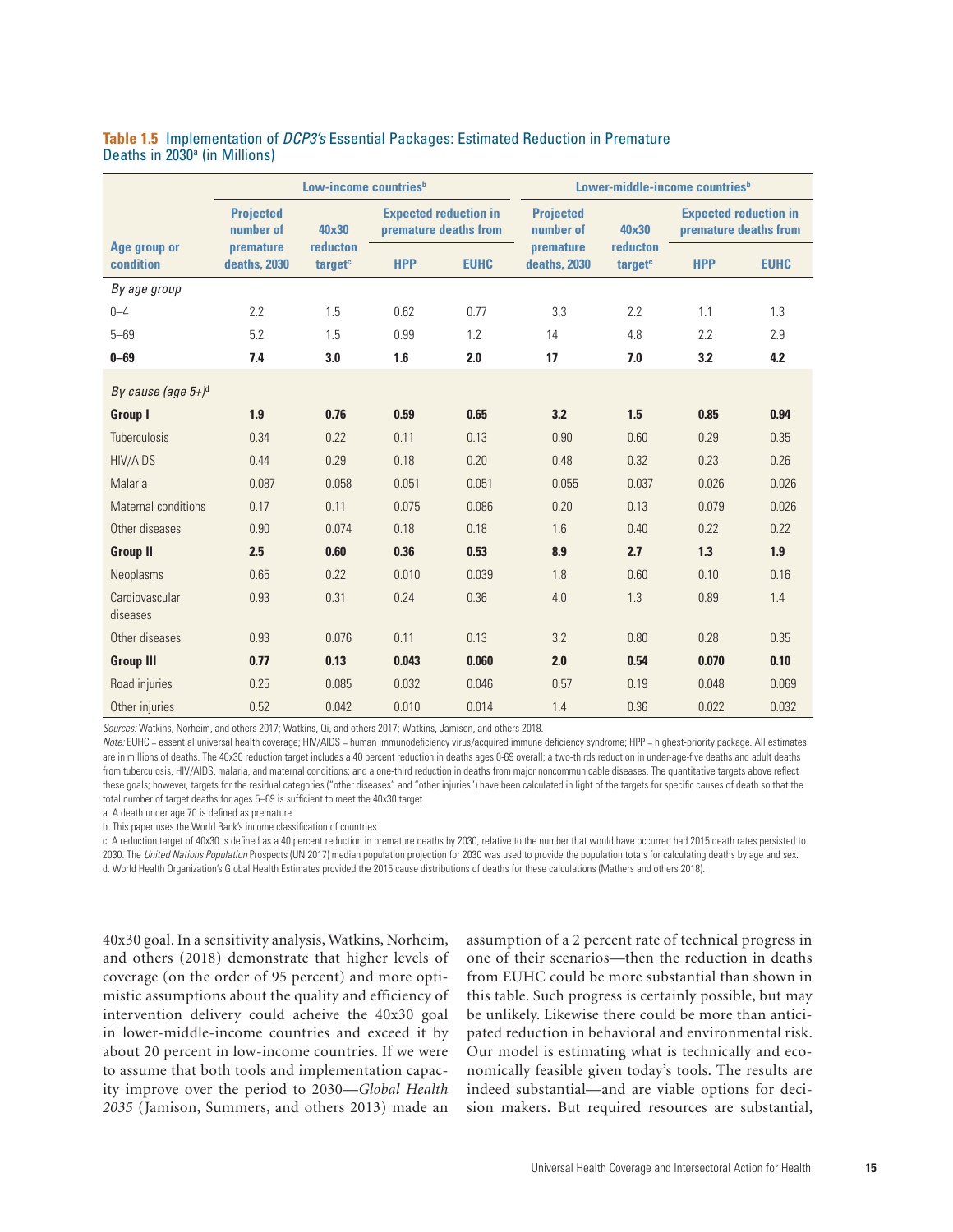and at realistic (that is, 80 percent) coverage levels the goals are incompletely met. The actual decision to commit resources remains, of course, in the hands of national authorities.

## CONCLUSIONS

*DCP3* has been a large-scale enterprise involving multiple authors, editors, and institutions. The first volume appeared in 2015 and the last of the nine volumes is being published at the beginning of 2018. The volumes appear as serious discussion continues about quantifying and achieving SDGs, including SDG 3 for health.

*DCP3*'s analyses complement those of *GH2035* and WHO's recent assessments of the cost of attaining SDG 3 (Jamison, Summers, and others 2013; Stenberg and others 2017). Each of these analyses addresses somewhat different questions (table 1.6), but the broad results they convey are mutually supportive.

*DCP3* reached six broad conclusions:

- 1. *DCP3* has found it useful to organize interventions into 21 essential packages that group the interventions relevant to particular professional communities. Each package can contain both intersectoral interventions and health system interventions. Specific findings from packages point to the attractiveness of widely available surgical capacity, the value of meeting unmet demand for contraception, the potential of a multipronged approach to air pollution and the importance of maintaining investment in child health and development far beyond the first 1000 days.
- 2. Interventions were selected for packages by a systematic process using criteria of value for money, burden addressed, and implementation feasibility. Collectively, the selected interventions are defined to constitute "essential" universal health coverage

|                                                         | <b>Global Health 2035</b>                                                                                                                                                                                                                                            | DCP3                                                                                                                                                                                                                                                                                                                                                                                                                                                                                                                                                                                                                                                                                                                                                                                             | <b>WHO 2017</b>                                                                                                                                                                                                                                                                                                                                                                                                                                                                                                                                                                                                                          |
|---------------------------------------------------------|----------------------------------------------------------------------------------------------------------------------------------------------------------------------------------------------------------------------------------------------------------------------|--------------------------------------------------------------------------------------------------------------------------------------------------------------------------------------------------------------------------------------------------------------------------------------------------------------------------------------------------------------------------------------------------------------------------------------------------------------------------------------------------------------------------------------------------------------------------------------------------------------------------------------------------------------------------------------------------------------------------------------------------------------------------------------------------|------------------------------------------------------------------------------------------------------------------------------------------------------------------------------------------------------------------------------------------------------------------------------------------------------------------------------------------------------------------------------------------------------------------------------------------------------------------------------------------------------------------------------------------------------------------------------------------------------------------------------------------|
| 1. Countries included                                   | 34 low-income and 3 (large) lower-<br>middle-income countries. Separate<br>estimates for the low- and lower-<br>middle-income countries groups are<br>provided.                                                                                                      | 34 low-income and 49 lower-middle<br>income countries. Separate estimates<br>for the low- and lower-middle-income<br>countries groups are provided.                                                                                                                                                                                                                                                                                                                                                                                                                                                                                                                                                                                                                                              | 67 low-, lower-middle, and upper-<br>middle-income countries individually<br>estimated and then aggregated.<br>Reported results are for all included<br>countries combined.                                                                                                                                                                                                                                                                                                                                                                                                                                                              |
| 2. Key definitions and<br>intervention range<br>covered | Grand convergence (GC) interventions<br>are defined as ones leading to very<br>substantial crosscountry convergence<br>in under age 5, maternal,<br>tuberculosis, malaria, and HIV/AIDS<br>mortality and in the prevalence of<br>neglected tropical diseases (NTDs). | 21 packages of care (table 1.1)<br>$\bullet$<br>are identified in terms that<br>include intersectoral and health<br>sector interventions (71 distinct<br>intersectoral interventions<br>and 218 distinct health<br>sector interventions).<br>Essential universal health<br>$\bullet$<br>coverage (EUHC) is defined as<br>health sector interventions in the<br>21 packages (covered in national<br>health accounts and potentially<br>included in benefits packages).<br>A highest priority subset of<br>EUHC. The highest-priority<br>package (HPP) includes the<br>GC interventions but goes<br>beyond it, including a limited<br>range of interventions against<br>noncommunicable diseases<br>(NCDs) and injuries, and<br>cross-cutting areas such as<br>rehabilitation and palliative care. | Investments were modeled for<br>16 SDGs, including 187 health<br>interventions and a range of<br>health system strengthening<br>strategies (the latter of which<br>included investments required to<br>achieve target levels of health<br>workforce, facilities, and other<br>health system building blocks).<br>Two scenarios were modeled.<br>a progress scenario (in which<br>coverage is limited by the<br>absorptive capacity of current<br>systems to incorporate new<br>interventions) and an <i>ambitious</i><br>scenario (in which most<br>countries achieve high levels<br>of intervention coverage and<br>hence SDG targets). |

**Table 1.6** Comparison of Global Health 2035, DCP3, and WHO 2017 Resource Estimates for Costs and Consequences of Large Scale Investment in Health Systems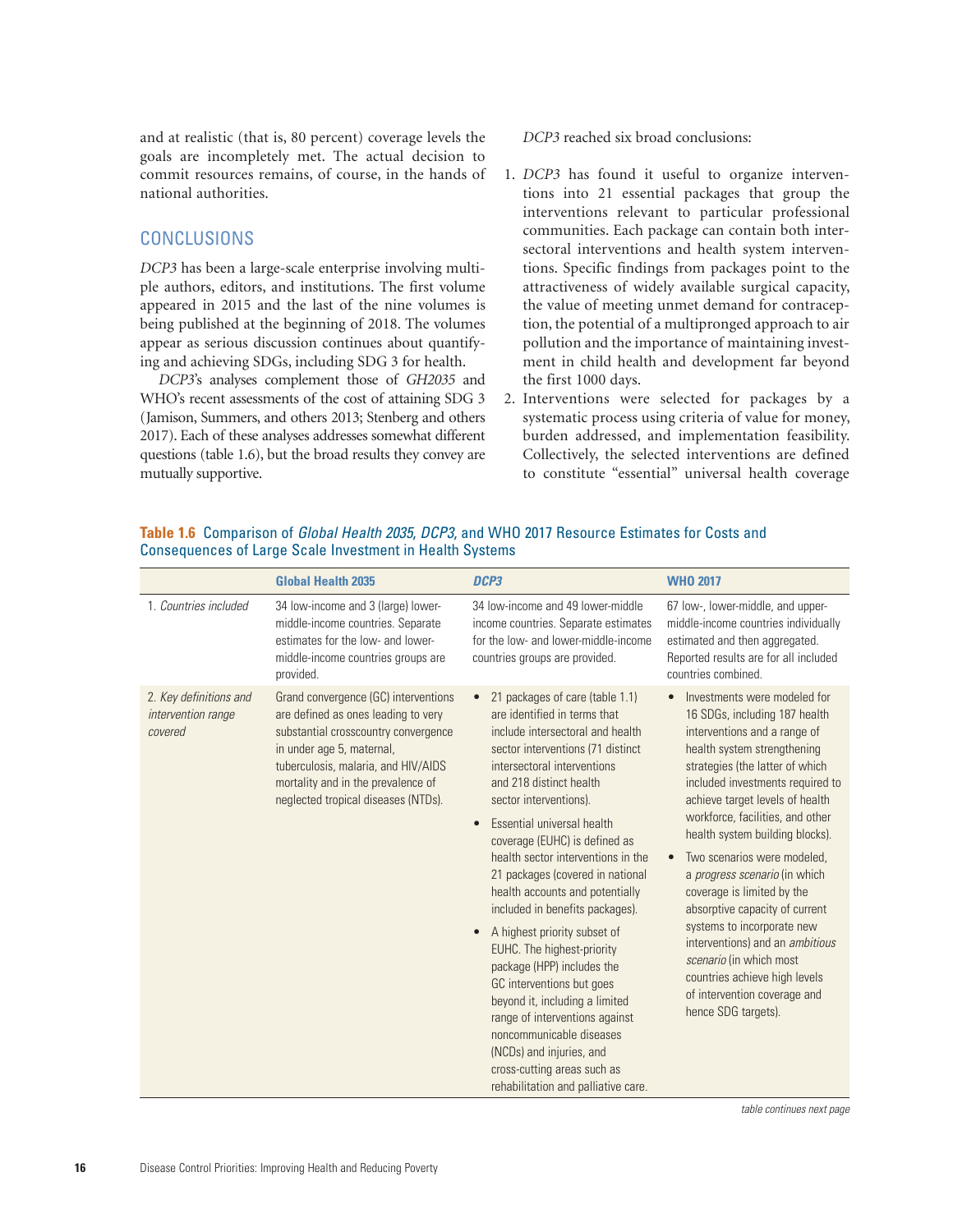|                                                                                                               | <b>Global Health 2035</b>                                                                                                                                                                         | DCP3                                                                                                                                                                                                                                                                                                        | <b>WHO 2017</b>                                                                                                                                                |
|---------------------------------------------------------------------------------------------------------------|---------------------------------------------------------------------------------------------------------------------------------------------------------------------------------------------------|-------------------------------------------------------------------------------------------------------------------------------------------------------------------------------------------------------------------------------------------------------------------------------------------------------------|----------------------------------------------------------------------------------------------------------------------------------------------------------------|
| 3. Intersectoral action<br>for health                                                                         | Extensive discussion of intersectoral<br>actions for health but not included in<br>modeling grand convergence.                                                                                    | Intersectoral interventions defined<br>as those typically managed and<br>financed outside the health sector.<br>Each of the 21 packages contains the<br>intersectoral interventions deemed<br>relevant. The costs and effects of<br>intersectoral action on mortality<br>reduction not explicitly modelled. | WHO 2017 scenarios include<br>some finance of intersectoral<br>interventions, from the health<br>sector perspective, as well as<br>their effects on mortality. |
| 4 Intervention<br>coverage                                                                                    | Full coverage defined as 85%; rates<br>of scale-up defined using historical<br>data on "best performers" among<br>similar groups of countries.                                                    | Full coverage defined as 80%.<br>The HPP differs from EUHC not in<br>coverage rate but in the scope of<br>interventions included.                                                                                                                                                                           | Full coverage defined as 95%<br>for most interventions in the<br>ambitious scenario, with a range<br>from 53-99% depending on the<br>intervention.             |
| 5. Estimated additional<br>costs (including<br>requisite investment<br>in health system<br>capacity), in US\$ | For low-income countries in 2035:<br>US\$30 billion annually between 2016<br>and 2030.<br>For lower-middle-income countries in<br>2035: US\$61 billion per year.                                  | Low-income countries, 2030:<br>HPP-US\$23 billion/year<br>EUHC-US\$48 billion/year<br>Lower middle-income countries.<br>2030: HPP-US\$82 billion/year<br>EUHC-US\$160 billion per year.<br>(Costs presented in 2012 US\$)                                                                                   | Low-income countries: \$64 billion<br>in 2030.<br>Lower-middle-income countries:<br>\$185 billion in 2030.<br>(Costs presented in 2014 US\$)                   |
| 6. Estimated deaths<br>averted <sup>a, b, c</sup>                                                             | For low-income countries: 4.5 million<br>deaths averted per year between<br>2016 and 2030.<br>For lower-middle-income countries:<br>5.8 million deaths averted per year<br>between 2016 and 2030. | Low-income countries: 2.0 million<br>premature deaths averted in 2030.<br>Lower-middle-income countries: 4.2<br>million premature deaths averted<br>in 2030.                                                                                                                                                | Low-income countries: 2.9 million<br>deaths averted in 2030.<br>Lower-middle-income countries:<br>6.1 million deaths averted in 2030.                          |

## **Table 1.6** Comparison of Global Health 2035, DCP3, and WHO 2017 Resource Estimates for Costs and Consequences of Large Scale Investment in Health Systems (continued)

Sources: Global Health 2035: Jamison, Summers, and others 2013; Boyle and others 2015. DCP3: Watkins, Qi, and others 2017; Watkins, Norheim, and others 2017. Stenberg and others 2017.

Note: HIV/AIDS = human immunodeficiency virus/acquired immune deficiency syndrome; SDGs = Sustainable Development Goals.

a. DCP3 reports the number of *premature* deaths averted, that is, deaths under age 70.

b. Averted deaths included stillbirths averted in GH2035 and WHO 2017, but not in DCP3.

c. For GH2035 and DCP3 the reported deaths averted included only deaths averted among children actually born. Family planning averts unwanted pregnancies and hence potential deaths of children from those pregnancies who were never born. The difference is major. For low-income countries, a GH2035 sensitivity analysis estimated that the more comprehensive figure was 7.5 million deaths averted rather than the 4.5 million shown in the table. The WHO 2017 headline numbers do include deaths averted from pregnancies averted but sensitivity analyses were undertaken. Ambitious scale-up of family planning services accounted for 50 percent of averted child and maternal deaths and over 65 percent of averted stillbirths in the WHO analysis (K. Stenberg 2017, personal communication).

or EUHC. A subset of 97 of these interventions, selected using more stringent criteria, are suggested as the highest- priority package or HPP, constituting an important first step on the path to EUHC. Five platforms—from population-based through the referral hospital— provide the delivery base for 218 health sector interventions. The specific interventions selected for the HPP and for EUHC and the definitions of platforms and packages are necessarily quite generic. Every country's definitions and selections will differ from these and from each other's. Nonetheless, we view *DCP3*'s selections as a potentially useful model—as a starting point for what are appropriately country-specific assessments.

- 3. The costs estimated for the HPP and EUHC are substantial. The HPP is, however, affordable for LICs prepared to commit to rapid improvement in population health, and the EUHC is affordable for lower-middle-income countries. Many upper-middle-income countries have yet to achieve EUHC and they, too, might find that the EUHC interventions are a useful starting point for discussion.
- 4. The goal of a 40 percent reduction in premature deaths by 2030 (Norheim and others 2015), 40x30, represents a goal for mortality reduction closely mirroring the quantitative content of SDG 3. Our calculations suggest that implementing EUHC or the HPP by 2030 will make substantial progress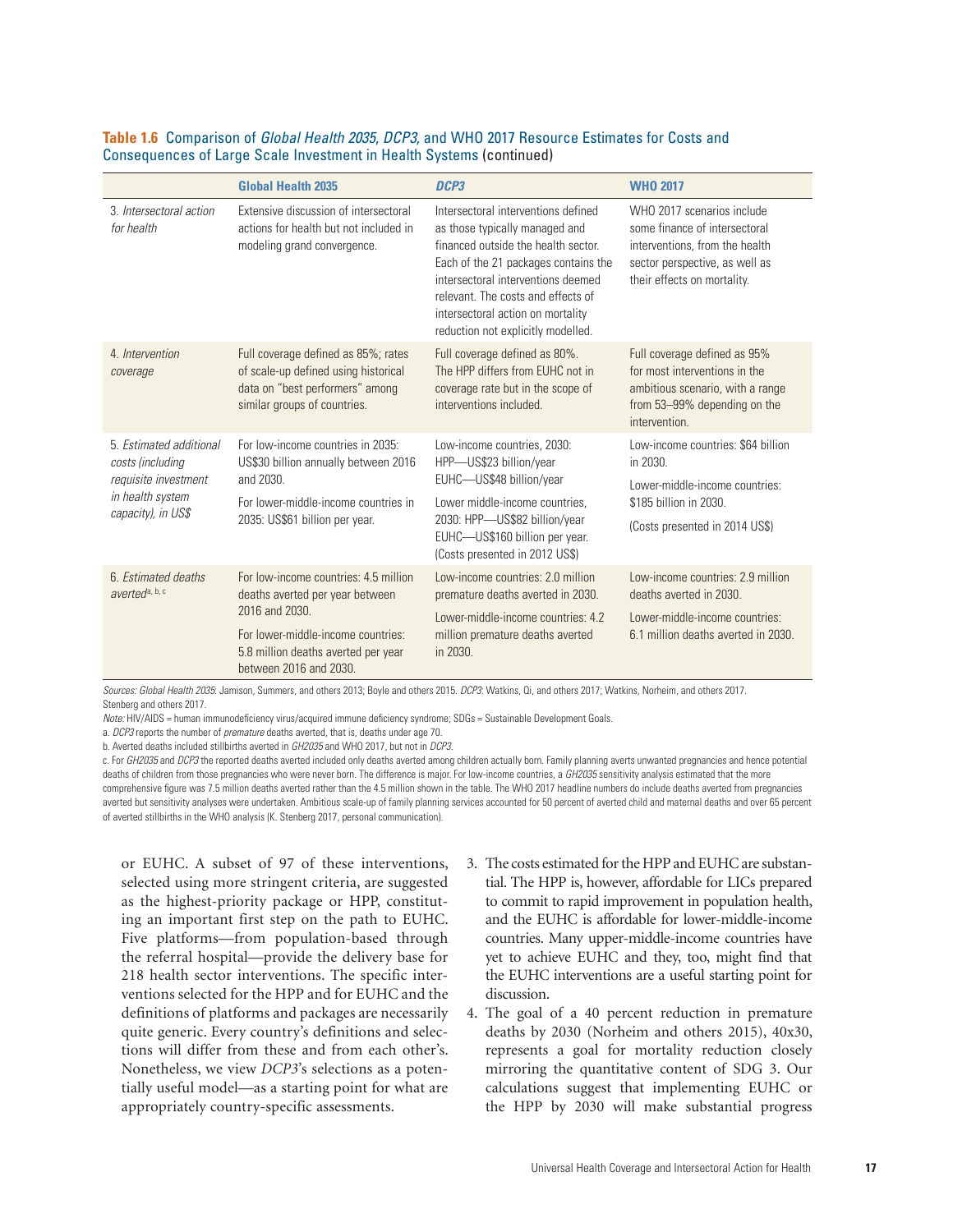toward 40x30. Higher levels of coverage than we have assumed here would be required to reach 40x30, but this might be a realistic target for some early-adopter UHC countries.

- 5. *DCP3* has shown that it is possible to identify the main sources of health-related financial risk and impoverishment to estimate the value of risk reduction and to use ECEA to help achieve efficiency in purchase of risk reduction. Although *DCP3* has made a beginning in applying these methods, much remains to be done.
- 6. In addition to the aggregate conclusions of *DCP3* just summarized, each volume provides rich detail on policy options and priorities. This granularity in the volumes makes them of use to the implementation level of government ministries as well as the policy level.

# ACKNOWLEDGMENTS

We wish to acknowledge three institutions that have played key roles in *DCP3*. One is the World Bank, original home for the *DCP* series and accomplished publisher of its products. In the World Bank, Carlos Rossel and Mary Fisk oversaw the editing and publication of the series and served as critical champions for *DCP3*. The second is the Interacademy Medical Panel (IAMP) and its U.S. affiliate, the National Academy of Medicine (NAM). IAMP/NAM have organized a peer review process to cover chapters in the nine volumes; they established an Advisory Committee to the Editors (ACE), chaired by Anne Mills, that has been of enormous value. The Department of Global Health of the University of Washington has provided a congenial home for *DCP* for the past five years. We wish in particular to acknowledge the intellectual and practical support of the department's two chairs during that period: King Homes and Judith Wasserheit. We also wish to acknowledge Brianne Adderley, Shamelle Richards, and Nazila Dabestani for their management, administrative, and research support to the production of *DCP3*.

## ANNEX

The following annex to this chapter is available at [http://](http://www.dcp-3.org/DCP) [www.dcp-3.org/DCP.](http://www.dcp-3.org/DCP)

• Annex 1A: Essential Packages as They Appear in *DCP3* Volumes 1 through 9

## **NOTE**

World Bank Income Classifications as of July 2014 are as follows, based on estimates of gross national income (GNI) per capita for 2013:

- Low-income countries  $(LICs) = US$1,045$  or less
- Middle-income countries (MICs) are subdivided: (a) lower-middle-income  $=$  US\$1,046 to US\$4,125. (b) upper-middle-income (UMICs) = US\$4,126 to US\$12,745.
- High-income countries  $(HICs) = US$12,746$  or more.

# **REFERENCES**

- Asaria, M., S. Griffin, R. Cookson, S. Whyte, and P. Tappenden. 2015. "Distributional Cost-Effectiveness Analysis of Health Care Programmes: A Methodological Case Study of the UK Bowel Cancer Screening Programme." *Health Economics* 24: 742–54.
- Bates, M. A, and R. Glennerster. 2017. "The Generalizability Puzzle." *Stanford Social Innovation Review* (summer). [https://ssir.org/articles/entry/the\\_generalizability\\_puzzle.](https://ssir.org/articles/entry/the_generalizability_puzzle)
- Bendavid E., T. Ottersen, P. Liu, R. Nugent, N. Padian, and others. 2018. "Development Assistance for Health." In *Disease Control Priorities* (third edition): Volume 9, *Improving Health and Reducing Poverty*, edited by D. T. Jamison, H. Gelband, S. Horton, P. Jha, R. Laxminarayan, C. N. Mock, and R. Nugent. Washington, DC: World Bank.
- Bloom, B. R., C. M. Michaud, J. R. La Montagne, and L. Simonsen. 2006. "Priorities for Global Research and Development of Interventions." In *Disease Control Priorities in Developing Countries*, second edition, edited by D. T. Jamison, J. G. Breman, A. R. Measham, G. Alleyne, M. Claeson, D. B. Evans, P. Jha, A. Mills, and P. Musgrove. Washington, DC: World Bank and Oxford University Press.
- Bobadilla, J. L., J. Frenk, R. Lozano, T. Frejka, C. Stern, and others. 1993. "The Epidemiologic Transition and Health Priorities." In *Disease Control Priorities in Developing Countries*, first edition, edited by D. T. Jamison, W. H. Mosley, A. R. Measham, and J. L. Bobadilla. New York: Oxford University Press.
- Boyle, C. F., C. Levin, A. Hatefi, S. Madriz, and N. Santos. 2015. "Achieving a 'Grand Convergence' in Global Health: Modeling the Technical Inputs, Costs, and Impacts from 2016 to 2030." *PLOS ONE* 10 (10).
- Bundy, D. A. P., N. de Silva, S. Horton, D. T. Jamison, and G. C. Patton, eds. 2017. *Child and Adolescent Health and Development*. Volume 8, *Disease Control Priorities* (third edition), edited by D. T. Jamison, R. Nugent, H. Gelband, S. Horton, P. Jha, R. Laxminaryan, and C. N. Mock. Washington, DC: World Bank.
- Chang, A., S. Horton, and D. T. Jamison. 2018. "Benefit-Cost Analysis in *Disease Control Priorities*, Third Edition." In *Disease Control Priorities* (third edition): Volume 9, *Improving Health and Reducing Poverty*, edited by D. T. Jamison, H. Gelband, S. Horton, P. Jha, R. Laxminarayan, C. N. Mock, and R. Nugent. Washington, DC: World Bank.
- Essue, B. M., T.-L. Laba, F. M. Knaul, A. Chu, H. V. Minh, and others. 2018. "Economic Burden of Chronic Ill Health and Injuries for Households in Low- and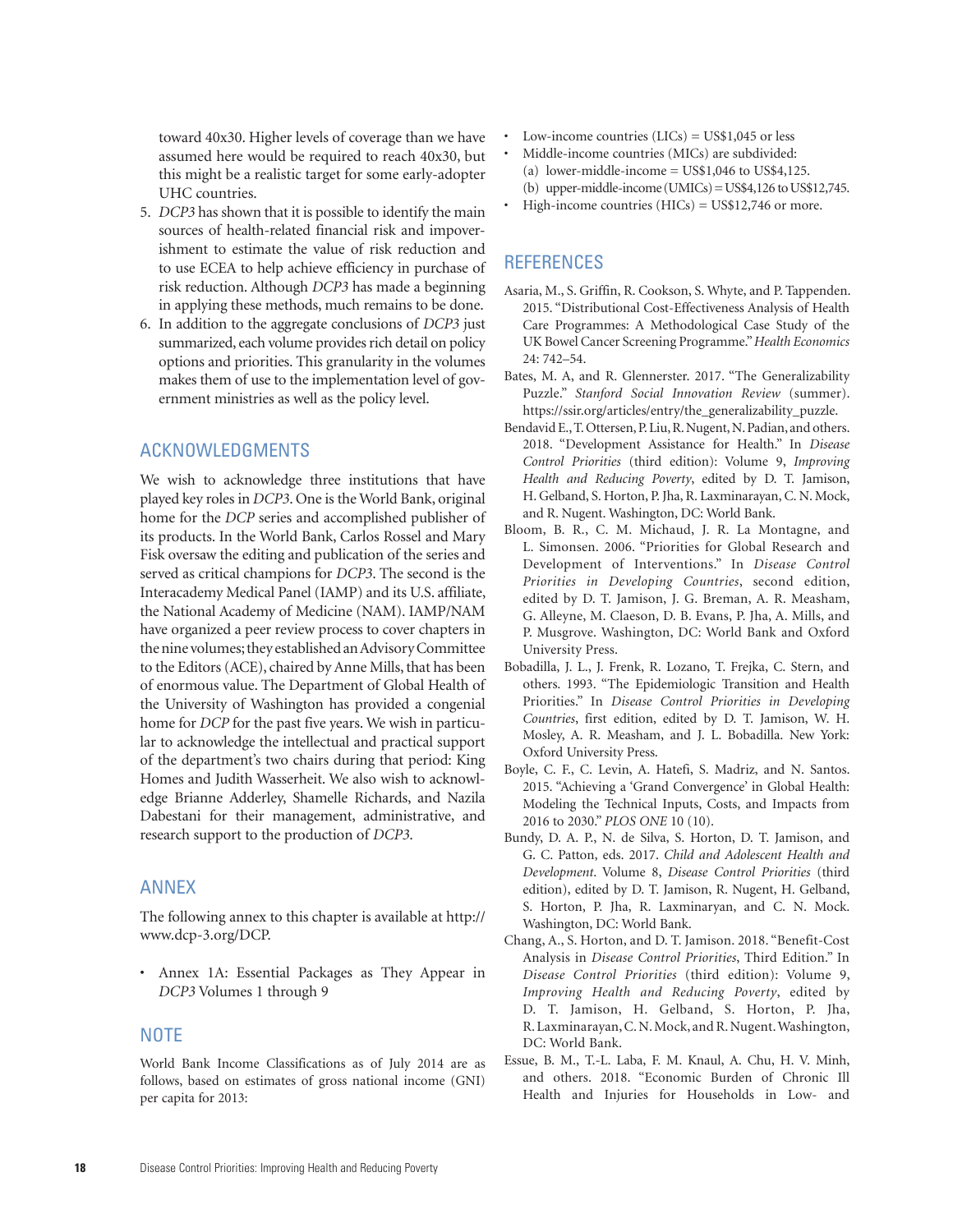Middle-Income Countries." In *Disease Control Priorities* (third edition): Volume 9, *Improving Health and Reducing Poverty*, edited by D. T. Jamison, H. Gelband, S. Horton, P. Jha, R. Laxminarayan, C. N. Mock, and R. Nugent. Washington, DC: World Bank.

- Evans, J. R., K. L. Hall, and J. Warford. 1981. "Shattuck Lecture; Health Care in the Developing World: Problems of Scarcity and Choice." *New England Journal of Medicine* 305: 1117–27.
- Fleming, K., M. Naidoo, M. Wilson, J. Flanigan, S. Horton, and others. 2018. "High Quality Diagnosis: An Essential Pathology Package." In *Disease Control Priorities* (third edition): Volume 9, *Improving Health and Reducing Poverty*, edited by D. T. Jamison, H. Gelband, S. Horton, P. Jha, R. Laxminarayan, C. N. Mock, and R. Nugent. Washington, DC: World Bank.
- Frenk, J., J. L. Bobadilla, J. Sepúlveda, and M. Lopez-Cervantes. 1989. "Health Transition in Middle-Income Countries: New Challenges for Health Care." *Health Policy and Planning* 4 (1): 29–39.
- Glassman, A., U. Giedion, and P. C. Smith. 2017. *What's In, What's Out: Designing Benefits for Universal Health Coverage*. Washington, DC: Center for Global Development.
- Ghebreyesus, T. A. 2017. "All Roads Lead to Universal Health Coverage." Commentary. *The Lancet*, July 17.
- Harlan, W. R., L. C. Harlan, and W. L. Oii. 1984. "Changing Disease Patterns in Developing Countries: The Case of Malaysia." In *Health Information Systems*, edited by P. Leaverton and L. Massi. New York: Praeger Scientific.
- Horton, S. E. 2018. "Cost-Effectiveness in *Disease Control Priorities*, Third Edition." In *Disease Control Priorities* (third edition): Volume 9, *Improving Health and Reducing Poverty*, edited by D. T. Jamison, H. Gelband, S. Horton, P. Jha, R. Laxminarayan, C. N. Mock, and R. Nugent. Washington, DC: World Bank.
- Jamison, D. T. 2009. "Cost-Effectiveness Analysis: Concepts and Applications." In *Oxford Textbook of Public Health* (fifth edition). Volume 2, *The Methods of Public Health*, edited by R. Detels, J. McEwen, R. Beaglehole, and H. Tanaka, 767–82. Oxford, UK: Oxford University Press.

-. 2015. "Disease Control Priorities: Improving Health and Reducing Poverty." *The Lancet*. Comment. doi: 10.1016/ S0140-6736(15)60097-6.

- Jamison, D. T., A. Alwan, C. N. Mock, R. Nugent, D. A. Watkins, and others. 2018. "Universal Health Coverage and Intersectoral Action for Health." In *Disease Control Priorities* (third edition): Volume 9, *Improving Health and Reducing Poverty*, edited by D. T. Jamison, H. Gelband, S. Horton, P. Jha, R. Laxminarayan, C. N. Mock, and R. Nugent. Washington, DC: World Bank.
- Jamison, D. T., J. G. Breman, A. R. Measham, G. Alleyne, M. Claeson, D. B. Evans, P. Jha, A. Mills, and P. Musgrove, eds. 2006. *Disease Control Priorities in Developing Countries*, second edition. Washington, DC: Oxford University Press and World Bank.
- Jamison, D. T., J. R. Evans, T. King, I. Porter, N. Prescott, and others. 1984. "China: The Health Sector." Country Study. World Bank, Washington, DC.
- Jamison, D. T., W. H. Mosley, A. R. Measham, J. L. Bobadilla, eds. 1993. *Disease Control Priorities in Developing Countries,*  first edition. New York: Oxford University Press.
- Jamison, D. T., P. Jha, V. Malhotra, and St. Verguet. 2013. "Human Health: The Twentieth-Century Transformation of Human Health—Its Magnitude and Value." In *How Much Have Global Problems Cost the World?: A Scorecard from 1900 to 2050*, edited by B. Lomborg. New York: Cambridge University Press.
- Jamison, D. T., L. H. Summers, G. Alleyne, K. J. Arrow, S. Berkley, and others. 2013. "Global Health 2035: A World Converging within a Generation." *The Lancet* 382 (9908): 1898–955.
- Jha, P., and Global Tobacco Economics Consortium. 2017. *The Health, Poverty and Financial Consequences of a Large Tobacco Price Increase among 0.5 Billion Male Smokers in 13 Low- and Middle-Income Countries*. Toronto: Centre for Global Health Research.
- Krakauer, E., Z. Ali, H. Arreola, A. Bhadelia, S. Connor, and others. 2018. "Palliative Care." In *Disease Control Priorities*  (third edition): Volume 9, *Improving Health and Reducing Poverty*, edited by D. T. Jamison, H. Gelband, S. Horton, P. Jha, R. Laxminarayan, C. N. Mock, and R. Nugent. Washington, DC: World Bank.
- Kydland, F. E., R. Mundell, T. Schelling, V. Smith, and N. Stokey. 2013. "Expert Panel Ranking" In *Global Problems, Smart Solutions: Costs and Benefits*, edited by B. Lomborg, 701–16. Cambridge, UK: Cambridge University Press.
- Lakdawalla, D., A. Malani, and J. Reif. 2017. "The Insurance Value of Medical Innovation." *Journal of Public Economics*  145: 94–102.
- Madhav, N., B. Oppenheim, M. Gallivan, P. Mulembakani, E. Rubin, and others. 2018. "Pandemics: Risks, Mitigation, and Costs." In *Disease Control Priorities* (third edition): Volume 9, *Improving Health and Reducing Poverty*, edited by D. T. Jamison, H. Gelband, S. Horton, P. Jha, R. Laxminarayan, C. N. Mock, and R. Nugent. Washington, DC: World Bank.
- Mahmoud, A., P. M. Danzon, J. H. Barton, and R. D. Mugerwa. 2006. "Product Development Priorities." In *Disease Control Priorities in Developing Countries*, second edition, edited by D. T. Jamison, J. G. Breman, A. R. Measham, G. Alleyne, M. Claeson, D. B. Evans, P. Jha, A. Mills, and P. Musgrove. Washington, DC: Oxford University Press and World Bank.
- Mathers, C., G. Stevens, D. Hogan, A. Mahanani, and J. Ho. 2018. "Global and Regional Causes of Death: Patterns and Trends, 2000–15." In *Disease Control Priorities* (third edition): Volume 9, *Improving Health and Reducing Poverty*, edited by D. T. Jamison, H. Gelband, S. Horton, P. Jha, R. Laxminarayan, C. N. Mock, and R. Nugent. Washington, DC: World Bank.
- Meltzer, D. 2006. "Economic Approaches to Valuing Global Health Research." In *Disease Control Priorities in Developing Countries*, second edition, edited by D. T. Jamison, J. G. Breman, A. R. Measham, G. Alleyne, M. Claeson, D. B. Evans, P. Jha, A. Mills, and P. Musgrove. Washington, DC: World Bank and Oxford University Press.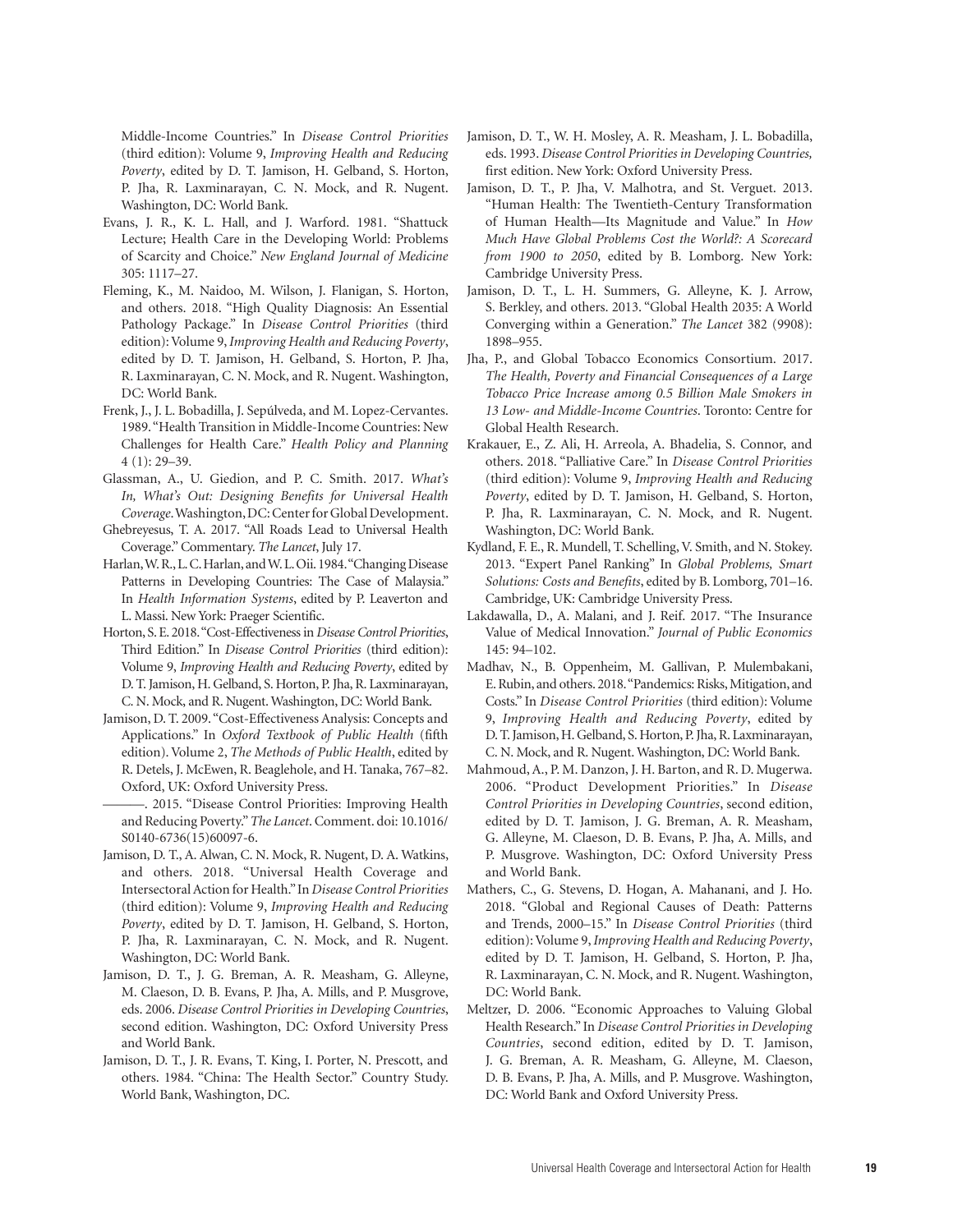- Mills, J. A., E. Marks, T. Reynolds, and A. Cieza. 2018. "Rehabilitation: Essential Along the Continuum of Care." In *Disease Control Priorities* (third edition): Volume 9, *Improving Health and Reducing Poverty*, edited by D. T. Jamison, H. Gelband, S. Horton, P. Jha, R. Laxminarayan, C. N. Mock, and R. Nugent. Washington, DC: World Bank.
- Norheim, O. F., P. Jha, K. Admasu, T. Godal, R. H. Hum, and others. 2015. "Avoiding 40% of the Premature Deaths in Each Country, 2010–30: Review of National Mortality Trends to Help Quantify the UN Sustainable Development Goal for Health." *The Lancet* 385 (9964): 239–52.
- Ozler, B. 2013. "Learn to Live without External Validity." *Development Impact* (blog). World Bank, Washington, DC. [https://blogs.worldbank.org/impactevaluations/learn](https://blogs.worldbank.org/impactevaluations/learn-live-without-external-validity)  [-live-without-external-validity.](https://blogs.worldbank.org/impactevaluations/learn-live-without-external-validity)
- Peabody, J., R. Shimkhada, O. Adeyi, H. Wang, E. Broughton, and others. 2018. "Quality of Care." In *Disease Control Priorities* (third edition): Volume 9, *Improving Health and Reducing Poverty*, edited by D. T. Jamison, H. Gelband, S. Horton, P. Jha, R. Laxminarayan, C. N. Mock, and R. Nugent. Washington, DC: World Bank.
- Pradhan, E., E. M. Suzuki, S. Martínez, M. Schäferhoff, and others. 2017. "The Effects of Education Quantity and Quality on Child and Adult Mortality: Their Magnitude and Their Value." In *Disease Control Priorities* (third edition): Volume 8, *Child and Adolescent Health and Development*," edited by D. A. P. Bundy, N. de Silva, S. E. Horton, D. T. Jamison, and G. C. Patton. Washington, D.C.: World Bank.
- Reynolds, T., H. Sawe, A. M. Rubiano, S. D. Shin, and others. 2018. "Strengthening Health Systems to Provide Emergency Care." In *Disease Control Priorities* (third edition): Volume 9, *Improving Health and Reducing Poverty*, edited by D. T. Jamison, H. Gelband, S. Horton, P. Jha, R. Laxminarayan, C. N. Mock, and R. Nugent. Washington, DC: World Bank.
- Salti, N., E. D. Brouwer, and S. Verguet. 2016. "The Health, Financial, and Distributional Consequences of Increases in the Tobacco Excise Tax among Smokers in Lebanon." *Social Science and Medicine* 170 (December): 161–69.
- Sanders, G. D., P. J. Neumann, A. Basu, D. W. Brock, and others. 2016. "Recommendations for Conduct, Methodological Practices, and Reporting of Cost-Effectiveness Analyses: Second Panel on Cost-Effectiveness in Health and Medicine." *Journal of the American Medical Association* 316 (10): 1093–103.
- Schäferhoff, M., S. Fewer, J. Kraus, E. Richter, L. H. Summers, and others. 2015. "How Much Donor Financing for Health Is Channelled to Global Versus Country-Specific Aid Functions?" *The Lancet* 386 (10011): 2436–41.
- Skolnik, R. 2016. *Global Health 101* (third edition). Burlington, MA: Jones & Bartlett Learning.
- Smith, P. C. 2013. "Incorporating Financial Protection into Decision Rules for Publicly Financed Healthcare Treatments." *Health Economics* 22 (2): 180–93.
- Stenberg, K., O. Hanssen, T. Tan-Torres Edejer, M. Bertram, and others. 2017. "Financing Transformative Health Systems Towards Achievement of the Health Sustainable Development Goals: A Model for Projected Resource

Needs in 67 Low-Income and Middle-Income Countries." *The Lancet Global Health*. [doi:http://dx.doi.org/10.1016](http://dx.doi.org/10.1016/S2214-109X(17)30263-2)  [/ S2214-109X\(17\)30263-2.](http://dx.doi.org/10.1016/S2214-109X(17)30263-2)

- Stigliz, J., A. Sen, and J. P. Fitoussi. 2010. *Mis-Measuring Our Lives: Why GDP Doesn't Add Up*. New York and London: The New Press.
- Trimble, E. L., P. Rajaraman, A. Chao, T. Gross, and others. 2015. "Need for National Commitments to Cancer Research to Guide Public Health Investment and Practice." In *Disease Control Priorities* (third edition): Volume 3, *Cancer*, edited by H. Gelband, P. Jha, R. Sankaranarayanan, and S. Horton. Washington, D.C.: World Bank.
- UN (United Nations). 2017. *World Population Prospects: The 2017 Revision*. New York: Population Division, United Nations Department of Economic and Social Affairs.
- Verguet, S., C. L. Gauvreau, S. Mishra, M. MacLennan, and others. 2015. "The Consequences of Tobacco Tax on Household Health and Finances in Rich and Poor Smokers in China: An Extended Cost-Effectiveness Analysis." *The Lancet Global Health* 3 (4): e206–e216.
- Verguet, S., and D. T. Jamison. 2018. "Health Policy Analysis: Applications of Extended Cost-Effectiveness Analysis Methodology in *Disease Control Priorities*: (third edition)." In *Disease Control Priorities* (third edition): Volume 9, *Improving Health and Reducing Poverty*, edited by D. T. Jamison, H. Gelband, S. Horton, P. Jha, R. Laxminarayan, C. N. Mock, and R. Nugent. Washington, DC: World Bank.
- Verguet, S., R. Laxminarayan, and D. T. Jamison. 2015. "Universal Public Finance of Tuberculosis Treatment in India: An Extended Cost-Effectiveness Analysis." *Health Economics* 24 (3): 318–32.
- Watkins, D. A., D. T. Jamison, A. Mills, R. Atun, K. Danforth, and others. 2018. "Universal Health Coverage and Essential Packages of Care." In *Disease Control Priorities* (third edition): Volume 9, I*mproving Health and Reducing Poverty*, edited by D. T. Jamison, H. Gelband, S. Horton, P. Jha, R. Laxminarayan, C. N. Mock, and R. Nugent. Washington, DC: World Bank.
- Watkins, D. A., O. F. Norheim, P. Jha, and D. T. Jamison. 2017. "Mortality Impact of Acheiving Essential Universal Health Coverage in Low- and Lower Middle-Income Countries." *DCP3* Working Paper no. 21. World Bank, Washington, DC.
- Watkins, D. A., R. A. Nugent, H. Saxenian, G. Yamey, and others. 2018. "Intersectoral Policy Priorties for Health." In *Disease Control Priorities* (third edition): Volume 9, *Improving Health and Reducing Poverty*, edited by D. T. Jamison, H. Gelband, S. Horton, P. Jha, R. Laxminarayan, C. N. Mock, and R. Nugent. Washington, DC: World Bank.
- Watkins, D. A., J. Qi, S. E. Horton, E. Brouwer, and others. 2017. "Costs and Affordability of Essential Universal Health Coverage in Low- and Middle-Income Countries." *DCP3* Working Paper no. 20. World Bank, Washington, DC.
- Weatherall, D., B. Greenwood, H. L. Chee, and P. Wasi. 2006. "Science and Technology for Disease Control: Past, Present, and Future." In *Disease Control Priorities in Developing*